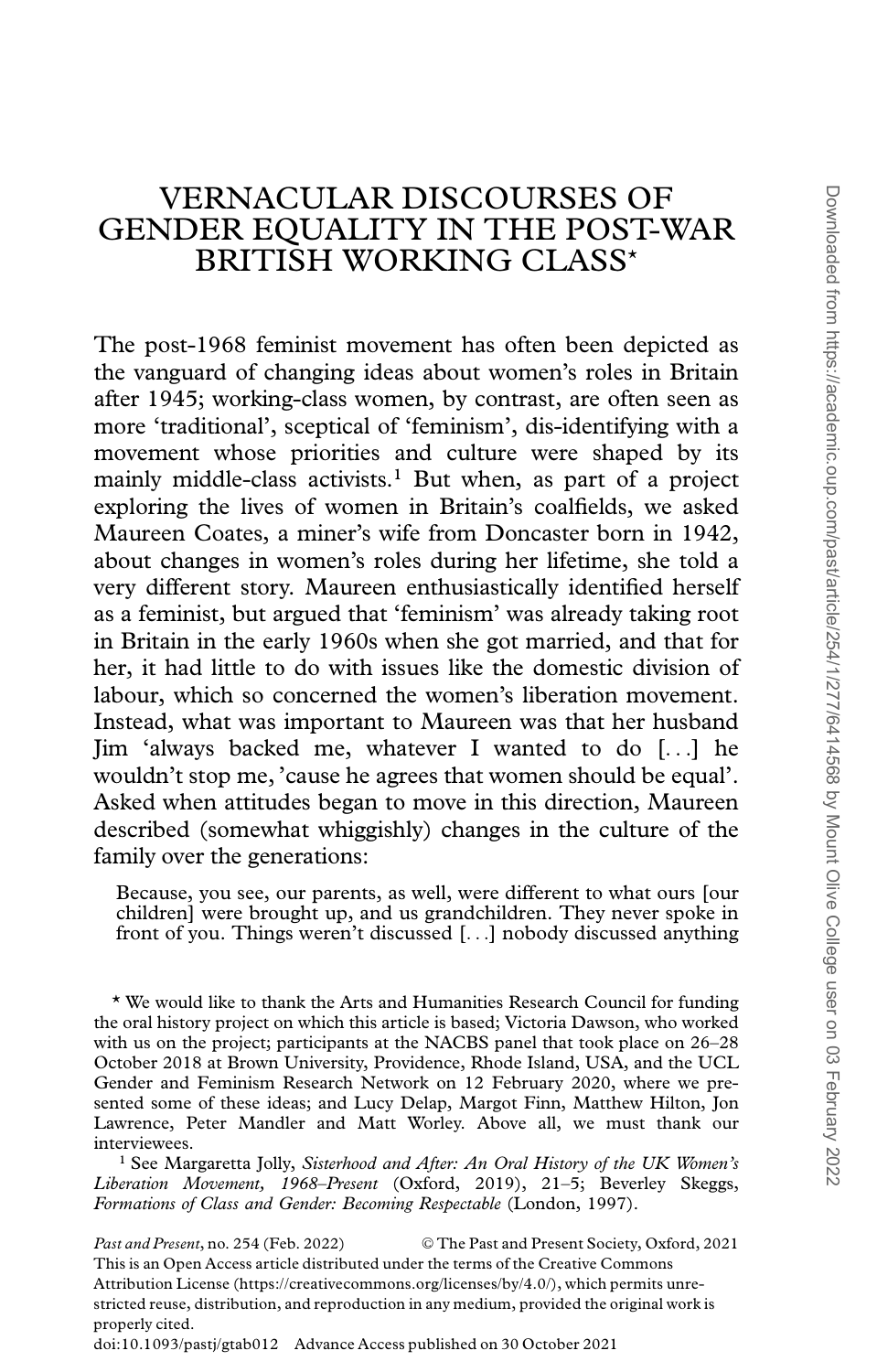in front of you. Children were made to be seen and not heard. And it weren't as bad as when me mum were younger. But each generation it's got a lot easier, I think. And right now, four — all our four granddaughters are — women's rules. Not rules, but women have equal say as much, which is a good thing.<sup>2</sup>

Maureen's testimony offered an intriguing suggestion: she seemed not to have been influenced in any direct way by post-1968 feminism, but she did identify as a feminist on her own terms. She outlined what we might call a vernacular ideology of gender equality, focused not on the division of domestic and paid labour, or sexual violence, but on autonomy, individuality and voice. We argue that this vernacular discourse of gender equality, in the construction of which working-class women played a leading role, came to be dominant in the decades after the late 1950s; in this article, we analyse its content and its sources.

There are several problems with the existing scholarly literature on change in gender roles after 1945. First, sociological work within the modernization paradigm finds the roots of change in stadial economic development, suggesting that industrialization and post-industrialization tend, across time and space, to propel gender equality.<sup>3</sup> Meanwhile, sociological work within the 'high/late modernity' tradition identifies 'individualization' and the 'democratization' of private life as the motor of changes in women's lives in the West in the late twentieth century; the bringing of 'natural' processes under human control (for example, with contraception) is here identified as the root cause of changes in women's lives.<sup>4</sup> These

<sup>2</sup> Maureen Coates, b. 1942, Yorkshire, interviewed by Florence Sutcliffe-Braithwaite (FSB) and Natalie Thomlinson (NT), 11 Sept. 2014. In the text of this article, for second and subsequent references to interviewees, we use only first names, unless the interviewee is being reintroduced after some time. Interviewees' names are in quotation marks on first use if they are pseudonyms; interviewees usually chose their own pseudonym. Some interviewees did not wish to use their surnames. In first references in footnotes we include year of birth and regional location; where location in childhood and adult life was different, we include both.

<sup>3</sup> Barbara Bergmann, *The Economic Emergence of Women*, 2nd edn (New York, 2005); Robert Max Jackson, Destined for Equality: The Inevitable Rise of Women's Status (Cambridge, Mass., 1998). Recent theorizations allow room for cultural context and path dependency: see Ronald Inglehart and Pippa Norris, Rising Tide: Gender Equality and Cultural Change around the World (New York, 2003).

<sup>4</sup> Anthony Giddens, *The Transformation of Intimacy: Sexuality*, Love and Eroticism in Modern Societies (Cambridge, UK, 1992); Ulrich Beck, Risk Society: Towards a New Modernity, trans. Mark Ritter (London, 1992). See the powerful

(cont. on p. 279)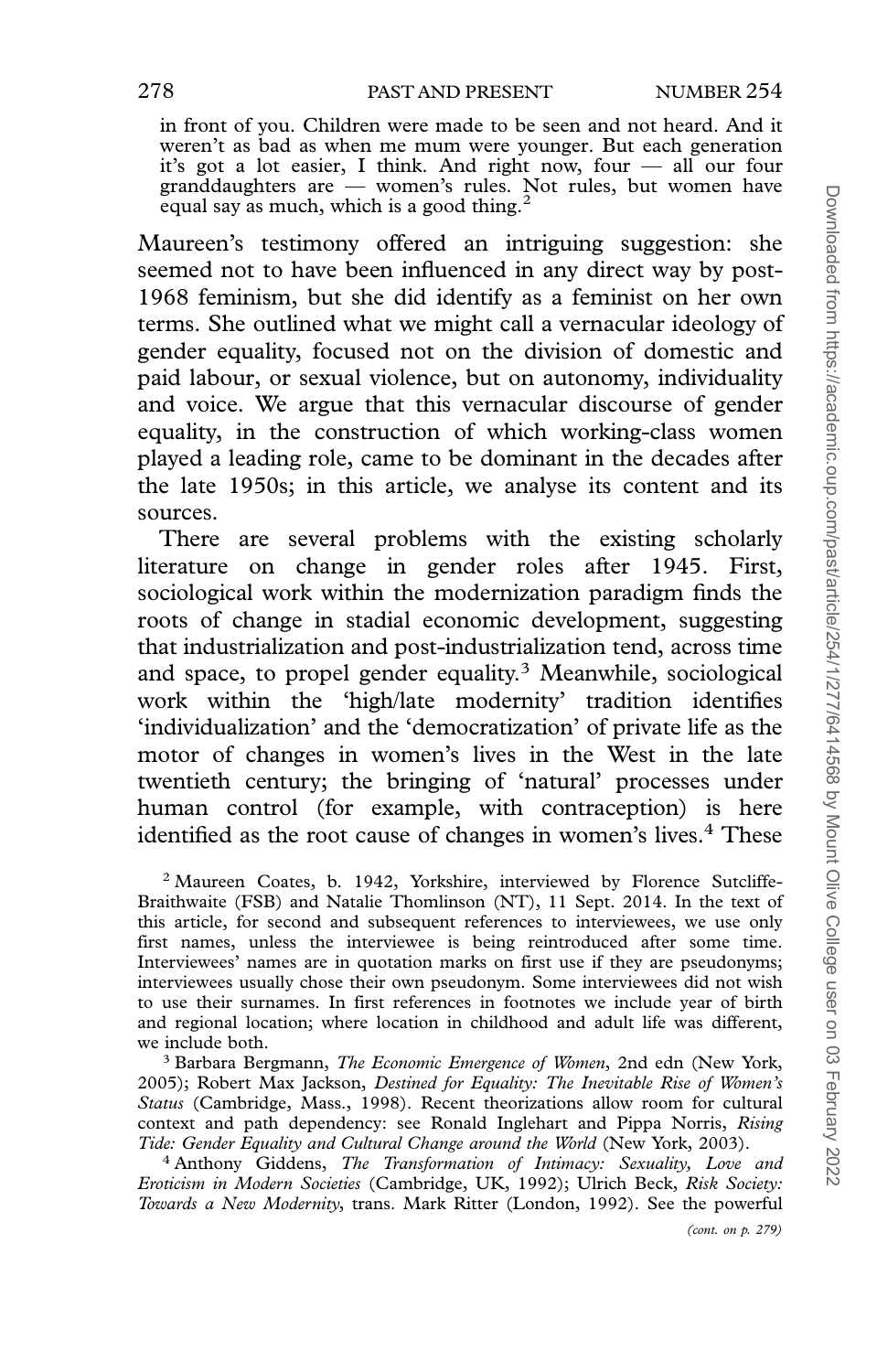teleological accounts of modernity offer materialist explanations of change. We do not wish to deny the significance of the material context — low birth rates and new-found prosperity and security — to working-class women after 1945. But our understanding of change in gender roles is inadequate if we focus on structural change in economics and technology without examining the *meanings* women invested in those changes, and the agency they exercised in constructing new understandings of womanhood.

By contrast, a burgeoning historiography on post-1968 feminism has vividly reconstructed feminist ideologies and praxis, but has yet to seriously examine the impact of the movement's ideas outside its ranks. This literature implicitly and explicitly places feminism centre stage in explanations for changing gender roles, but adduces little evidence for this.<sup>5</sup> As we have argued previously, the term 'feminism' has been used by some scholars in a sense so all-encompassing that it explains everything and nothing about the changes in women's lives in Britain after 1945, becoming a category so wide as to become devoid of meaning.6 And where historians of feminism have neglected the popular reception of the movement, historians of women's lives and gender roles in post-war Britain have generally examined discrete themes, like the rise of married women's work, the ideology of companionate marriage, and 'progressive' models of motherhood, with little attention to women's engagement with 'feminism'.7 The historiography thus has two problems: first, the history of feminism on the one hand, and women's history on the other, remain surprisingly siloed, rarely speaking to one another's intellectual concerns. And

<sup>(</sup>n. 4 cont.)

critique in Angela McRobbie, The Aftermath of Feminism: Gender, Culture, and Social Change (London, 2009), 18–19 and passim.

<sup>5</sup> For example Pat Thane, 'Women and the 1970s: Towards Liberation?', in Lawrence Black, Hugh Pemberton and Pat Thane (eds.), Reassessing 1970s Britain (Manchester, 2013), 183; Lynne Segal, 'Jam Today: Feminist Impacts and Transformation in the 1970s', in Lawrence Black, Hugh Pemberton and Pat Thane (eds.), Reassessing 1970s Britain (Manchester, 2013), 156.

<sup>6</sup> Emily Robinson, Camilla Schofield, Florence Sutcliffe-Braithwaite and Natalie Thomlinson, 'Telling Stories about Post-War Britain: Popular Individualism and the "Crisis" of the 1970s', Twentieth Century British History, xxviii (2017), at 291–2.

<sup>&</sup>lt;sup>7</sup> Exceptions include Angela Davis, Modern Motherhood: Women and Family in England, 1945–2000 (Manchester, 2012).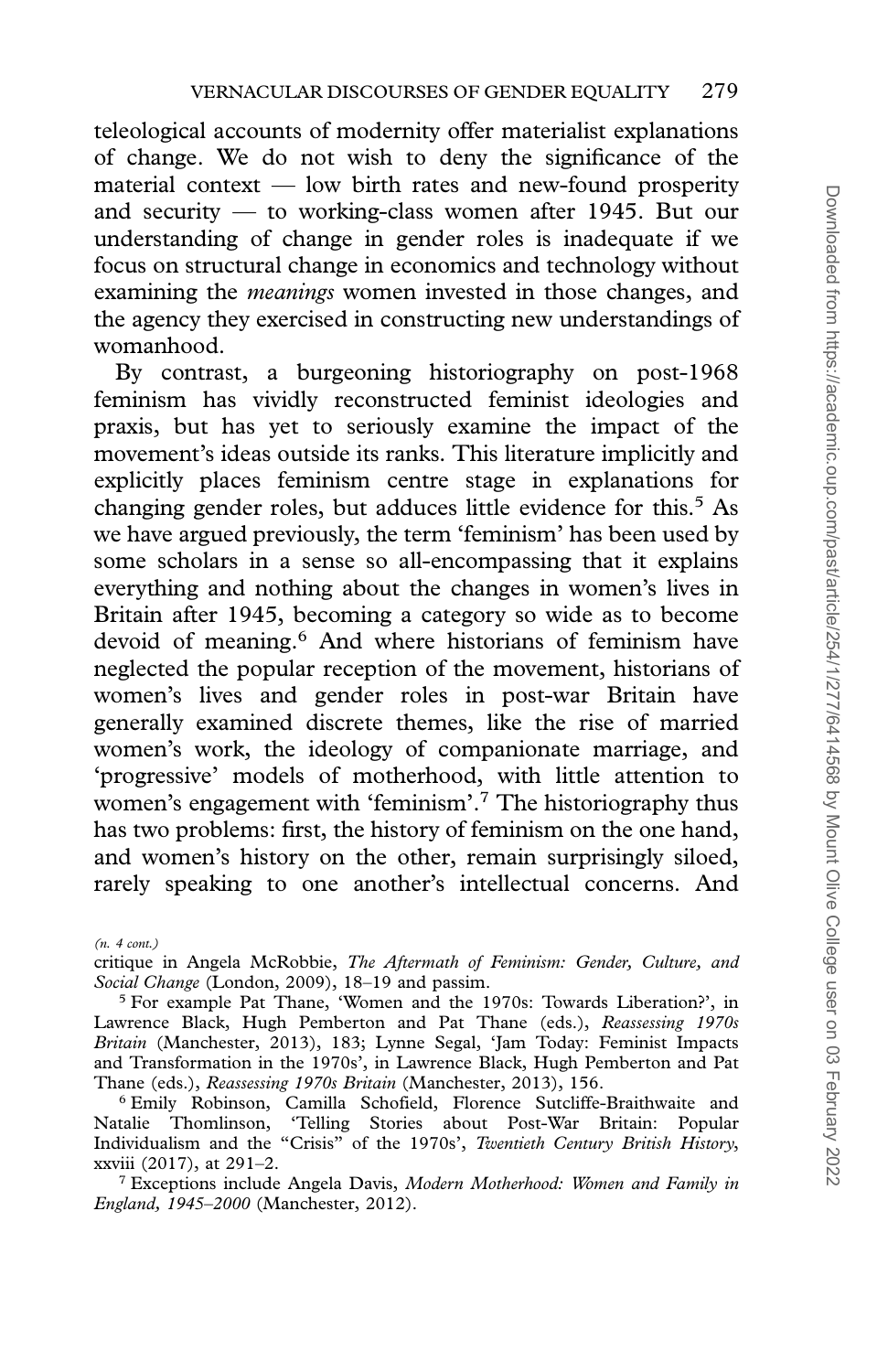second, the literatures on work, marriage and motherhood three key areas of change in women's lives — rarely bring these shifts into a single frame.<sup>8</sup> Drawing these themes together, we suggest, allows us to understand the meanings working-class women invested in material, economic and social changes, and the cultural discourses they drew on — including, but not limited to, feminism — to construct a new vernacular ideology of gender equality in Britain from the 1950s on.

In order to do this, we use life-story oral history interviews conducted between 2014 and 2020, as part of a project examining women's experiences in the miners' strike of 1984–5. Over a hundred women from coalfield communities in England, Scotland and Wales were interviewed by the authors and the project's postdoctoral researcher, Victoria Dawson. Interviewees were born between 1934 and 1974, the majority in the 1940s and 1950s.<sup>9</sup> Most were the wives, daughters, mothers and/or sisters of miners; a few were linked to mining communities as supporters of the miners' strike. Popular and scholarly studies of the strike often suggest that coalfield women were transformed en masse by their activism in 1984–5; this article, however, decentres the strike.10 This highlighting of women's activism during the strike created the impression that the strike was the motor of women's activism and subsequent changes in coalfield women's lives: in reality, both were the result of much longerterm shifts. An overwhelming majority of our interviewees grew up and spent most of their adult lives, until at least the late

<sup>8</sup> Again, there are exceptions, for example Helen McCarthy, *Double Lives: A* History of Working Motherhood (London, 2020).

<sup>9</sup> Eight interviewees were born in 1934–40; fourteen in 1941–5; twenty in 1946–50; fifteen in 1951–5; eighteen in 1956–60; eight in 1961–5; ten in 1966– 70; and six in 1971–4 (two did not record a date of birth).

<sup>10</sup> Much popular literature emphasizes the transformative nature of the strike for women: Jean Stead, Never the Same Again: Women and the Miners' Strike (London, 1987); Triona Holden, Queen Coal: Women of the Miners' Strike (Stroud, 2005); and see accounts of women's groups in Raphael Samuel, Barbara Bloomfield and Guy Boanas (eds.), The Enemy Within, Pit Villages and the Miners' Strike of 1984–5 (London, 1986); Vicky Seddon (ed.), The Cutting Edge: Women and the Pit Strike (London, 1986). See also Sheila Rowbotham and Jean McCrindle, 'More than Just a Memory: Some Political Implications of Women's Involvement in the Miners' Strike, 1984–85', Feminist Review, xxiii (1986). Curtis and Phillips also emphasize widespread female involvement in the strike and its transformative effects: Ben Curtis, The South Wales Miners: 1964–1985 (Cardiff, 2013), 209; Jim Phillips, Collieries, Communities and the Miners' Strike in Scotland, 1984–85 (Manchester, 2012), 1.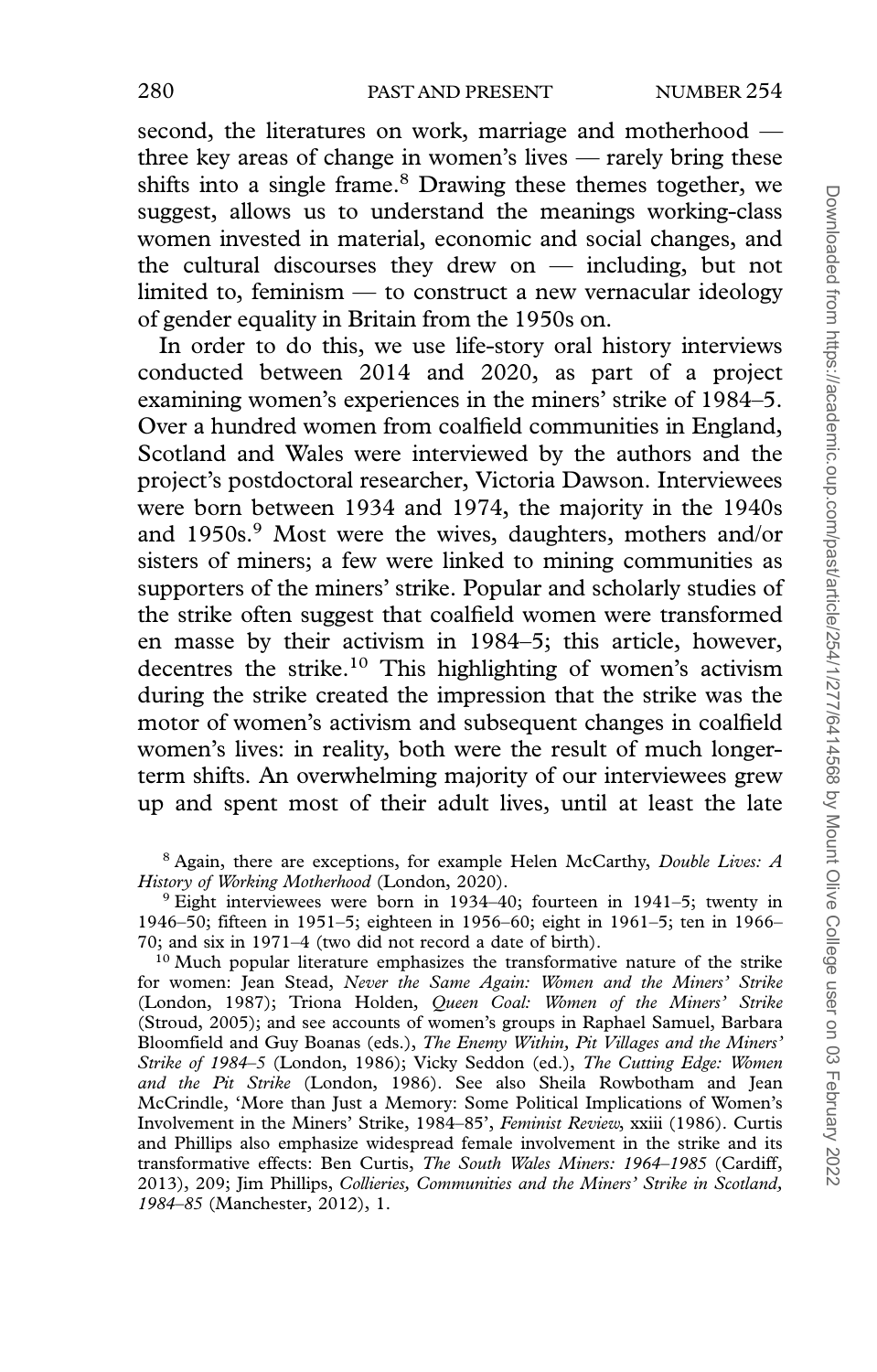1980s, in a working-class cultural milieu: the majority of their fathers and husbands were miners; their mothers (when they were in the paid labour force) also worked in manual occupations. As the service and public sectors expanded and industry contracted in Britain, particularly from the 1980s onwards, a significant number of the interviewees moved into white-collar work, and a small minority into the caring professions. But the vast majority still identified as working class — even if they thought that class boundaries had blurred and class had become more complicated over time — defining their class identity through their lifestyles, values and/or backgrounds.<sup>11</sup>

This is not a representative sample of working-class women, or even of women from coalfield communities. First, our sample is skewed towards activists in the women's support movement during the miners' strike, who were more likely to respond to calls for interviewees; but many of our interviewees were not activists, and what is striking is how *similar* activists, supporters and opponents of the strike were when discussing feminism, work, marriage and motherhood. Second, we should not assume that coalfield communities were as distinctive in this period as they had been as recently as the 1930s: our sample is, we must acknowledge, skewed away from inner cities and is almost entirely white, but coalfield communities, as we argue below, became increasingly similar to many other non-inner-city working-class communities after 1945. With only one interviewee of colour in our sample, our evidence does not allow us to draw conclusions about women from ethnic minorities. However, our case study spans the three nations of England, Wales and Scotland, and the similarities in women's testimonies in all three are striking. Our sample is not representative, but it is broad-based. More fundamentally, for the purposes of the form of qualitative analysis of discourse we have undertaken, what is required is not a representative sample, but extensive and detailed testimonies. As many historians have argued in recent years, close reading of a small number of rich self-narratives can offer powerful insights into not only individual subjectivities, but also the broader culture, the 'throw' of discourses and the

<sup>&</sup>lt;sup>11</sup> See Florence Sutcliffe-Braithwaite, Class, Politics, and the Decline of Deference in England, 1968–2000 (Oxford, 2018).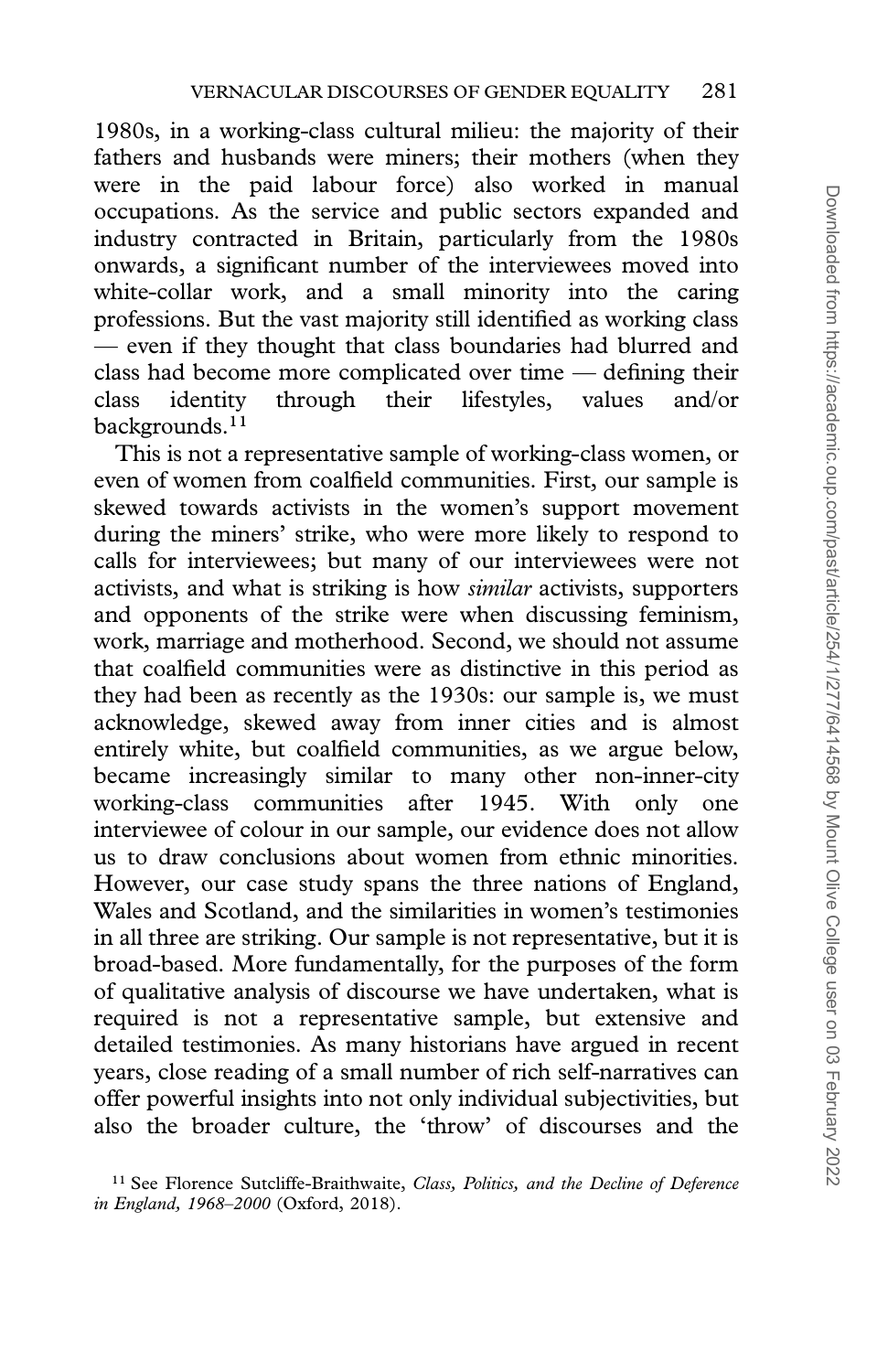process of cultural change, illuminating how individuals, 'struggling to make sense of [themselves] in the world ... bend, select, recombine, amend or transform sources of meaning available in the public culture'.12

Oral testimonies are not objective, unmediated accounts of the 'truth' of interviewees' lives, but they provide us with a rich fund to explore the production of gendered subjectivities. In fact, faulty memories, the construction of 'composed' narratives, and the moments those narratives break down can be the most telling parts of oral history.<sup>13</sup> In this article, we follow an intellectual tradition that suggests that, while subjects are constituted through hegemonic discourses that determine what sorts of selfhood are possible, within these constraints people are 'active co-producers who use (adopt, transform, resist) available understandings of the world and themselves'.14 Indeed, as Joan Scott suggests, it is in precisely this strategic deployment of discourse that historians can see agency at work, limited as that agency always is.15 Recurring tropes and formulaic narratives highlight the interpretive frameworks and cultural scripts which gain purchase among individuals as ways of understanding their own lives, and which shape the meanings they invest in their experiences. As Scott argued in 'The Evidence of Experience', experience and discourse are not two analytically distinct phenomena, because experience is constituted through discourse: we must attend to the discursive frames through which historical actors understood their lives, because the meanings that people invested in particular 'experiences' constituted the significance

<sup>15</sup> Joan W. Scott, 'Review of Gordon, Heroes of their Own Lives', Signs, xv (1990).

<sup>&</sup>lt;sup>12</sup> James Hinton, Nine Wartime Lives: Mass-Observation and the Making of the Modern Self (Oxford, 2010), 19; see also Celia Hughes, Young Lives on the Left: Sixties Activism and the Liberation of the Self (Manchester, 2015), 9–15; Laura Kounine, Imagining the Witch: Emotions, Gender, and Selfhood in Early Modern Germany (Oxford, 2018).

<sup>13</sup> See Popular Memory Group, 'Popular Memory: Theory, Politics, Method', in Richard Johnson, Gregor McLennan, Bill Schwarz and David Sutton (eds.), Making Histories: Studies in History-Writing and Politics (London, 1982). On 'composure', see Graham Dawson, Soldier Heroes: British Adventure, Empire and the Imagining of Masculinities (London, 1994).

<sup>&</sup>lt;sup>14</sup> Eva Magnusson, 'Gendering or Equality in the Lives of Nordic Heterosexual Couples with Children: No Well Paved Avenues Yet', Nordic Journal of Women's Studies, xiii (2005), quoted in Carol Bacchi, 'Discourse, Discourse, Everywhere: Subject "Agency" in Feminist Discourse Methodology', Nordic Journal of Women's Studies, xiii (2005), 205.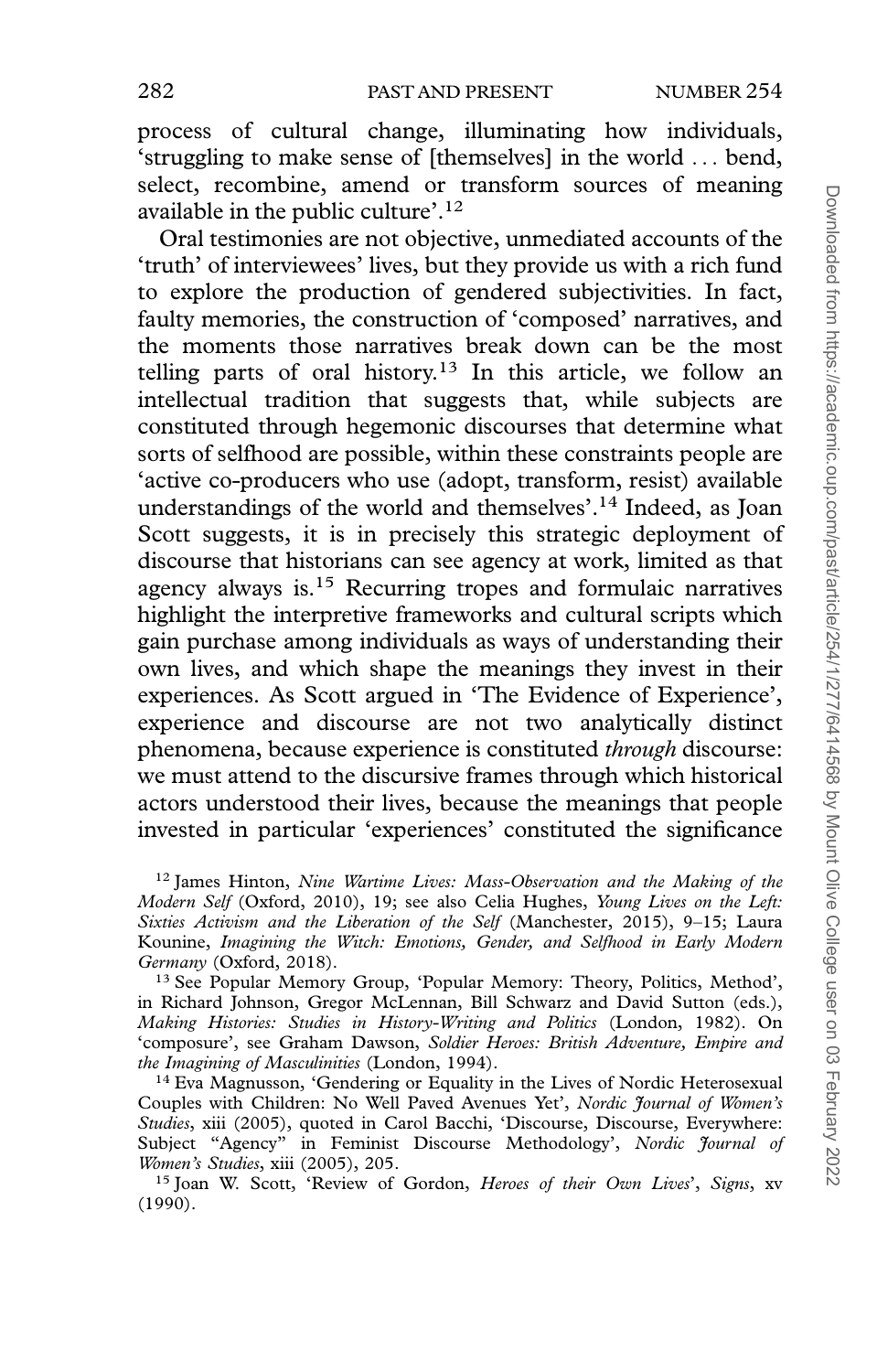of those experiences.16 Dominant discourses can shape and reshape the way individuals understand their own experience over time, as Penny Summerfield has shown in relation to women's work in the Second World War.<sup>17</sup> It is not always possible to parse the layers of present and past in our sources precisely, but we hold that it is nevertheless possible to use this oral history material to track the development over time of a new way of thinking about gender equality in post-war Britain.

This new discourse of gender equality held that women were fundamentally equal to men and had the right to autonomy and respect: to have their own opinions and to be listened to. It did not insist that men and women should take on precisely the same roles at home or in the workplace, and did not critique masculinity in the same way the women's liberation movement did. To many women's liberation movement activists, this would make it profoundly inadequate as a way of understanding inequality between men and women. But despite this, it represented an important shift in how women saw themselves and wanted to be seen. After all, one of the key criticisms Simone de Beauvoir made of the 'myths' of traditional femininity in The Second Sex in 1949 was that they involved 'failing to take women as agents — as conscious human beings who make choices and develop projects for their lives, who want to love and be loved as such'.<sup>18</sup> British women in the 1950s, one autobiographer has written, had 'internalized from a lifetime of messages that achievement and autonomy were simply incompatible with love and family'.19 This was what, over time, many of our interviewees came to contest. Like the subjects of Lynn Abrams's oral history interviews with middle-class women of the same generation, our interviewees were part of a shift from a mode of feminine selfhood based on self-abnegation, care for others and respectability to one based on an assertive belief in the right to self-development and self-fulfilment *along with* the right to a family.<sup>20</sup> This new

<sup>16</sup> Joan W. Scott, 'The Evidence of Experience', Critical Inquiry, xvii (1991).

<sup>20</sup> Lynn Abrams, 'Mothers and Daughters: Negotiating the Discourse on the "Good Woman" in 1950s and 1960s Britain', in Nancy Christie and Michael

<sup>&</sup>lt;sup>17</sup> Penny Summerfield, Reconstructing Women's Wartime Lives: Discourse and Subjectivity in Oral Histories of the Second World War (Manchester, 1998).

<sup>&</sup>lt;sup>18</sup> Kate Kirkpatrick, *Becoming Beauvoir: A Life* (London, 2019), 11.

<sup>&</sup>lt;sup>19</sup> Jessica Mann, *The Fifties Mystique* (London, 2012), 197, quoted in Heather Clark, Red Comet: The Short Life and Blazing Art of Sylvia Plath (London, 2020), xvii.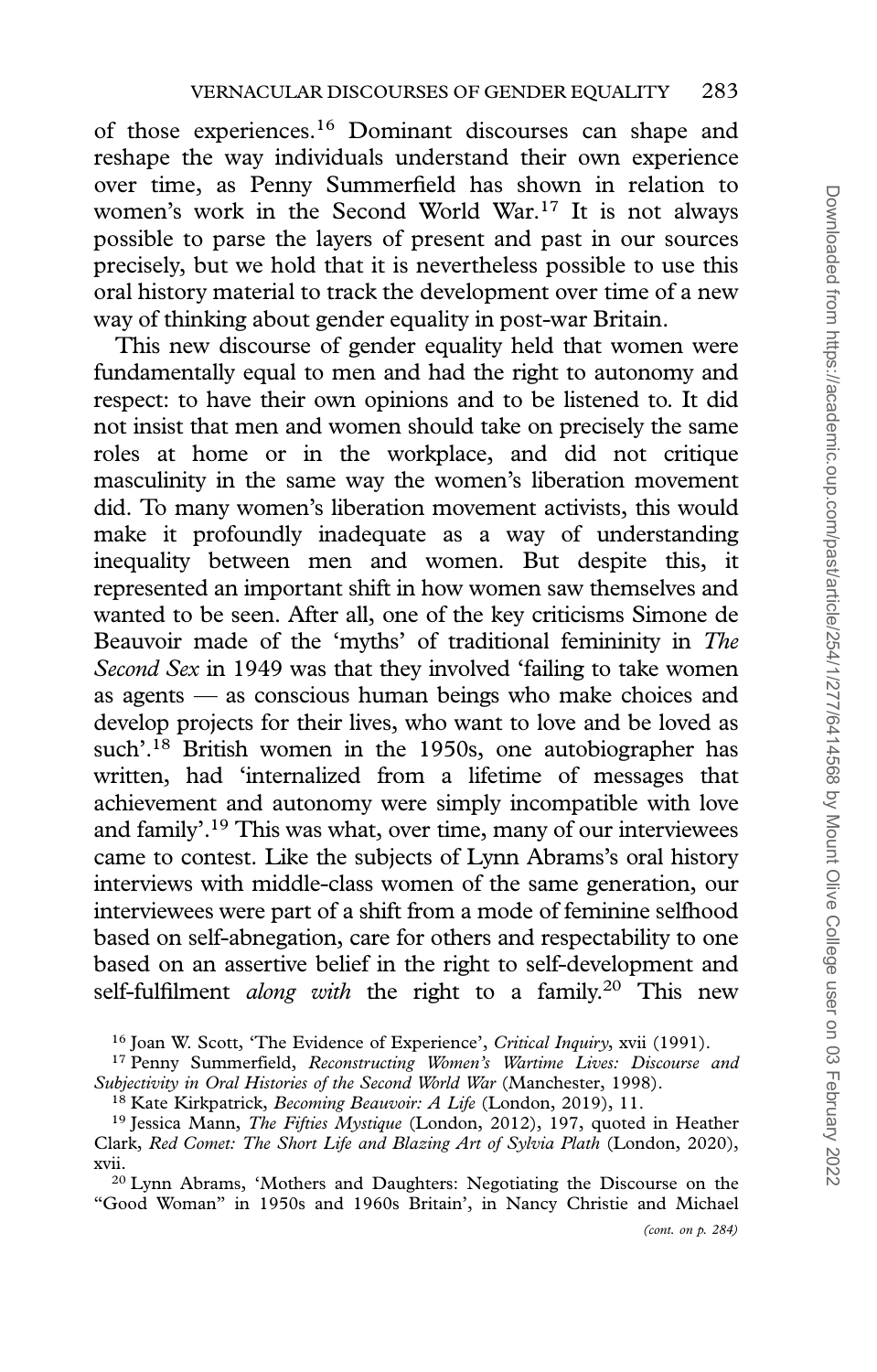discourse of gender equality was formed out of resources found in diverse locations in the culture of post-war Britain: statesponsored discourses of democracy, egalitarianism, opportunity and individual rights; discourses of self and self-fulfilment that echoed the psy-sciences; and teleological understandings of postwar Britain as 'modern'.<sup>21</sup> In order to give an account of this new vernacular discourse of gender equality, and the sources workingclass women drew on to shape it, we proceed by examining, first, our interviewees' views about 'feminism' and women's equality, and then work, marriage and motherhood, three areas of profound change in women's lives in this period.

I

Sociologists examining the impact of feminist ideology on working-class women have usually concurred with Beverley Skeggs, who argued, based on a longitudinal study carried out in the 1980s and early 1990s in north-west England, that feminism failed to speak to most working-class women. It simply did not 'fit into their conceivability structures', offered them fewer resources than did an alternative discourse of femininity and failed to speak to their concerns as working-class women.<sup>22</sup> It is, therefore, unsurprising that most of our interviewees were reluctant to identify as feminists. Several responded with bewilderment to questions about 'feminism'. Alison Anderson (born 1959) said she had never identified as a feminist ' 'cause nobody — nobody's ever asked me that before'.23 She simply could not see herself as a possible subject for feminism. Despite the efforts of many activists to make post-1968 feminism relevant to working-class women, the image of the movement

<sup>(</sup>n. 20 cont.)

Gauvreau (eds.), The Sixties and Beyond: Dechristianisation in North America and Western Europe, 1945–2000 (Toronto, 2013). Some of Abrams's interviewees came from working-class families, but most of these women enjoyed social mobility early in life via grammar school and university.

<sup>&</sup>lt;sup>21</sup> See Stephen Brooke, 'Bodies, Sexuality, and the "Modernization" of the British Working Classes, 1920s–1960s', International Labor and Working-Class History, lxix (2006).

<sup>22</sup> Skeggs, Formations, 149.

<sup>23</sup> Alison Anderson, b. 1959, Fife, interviewed by Victoria Samantha Dawson (VSD), 29 Aug. 2018. See also Sue, b. 1956, Kent, interviewed by FSB, 14 July 2018.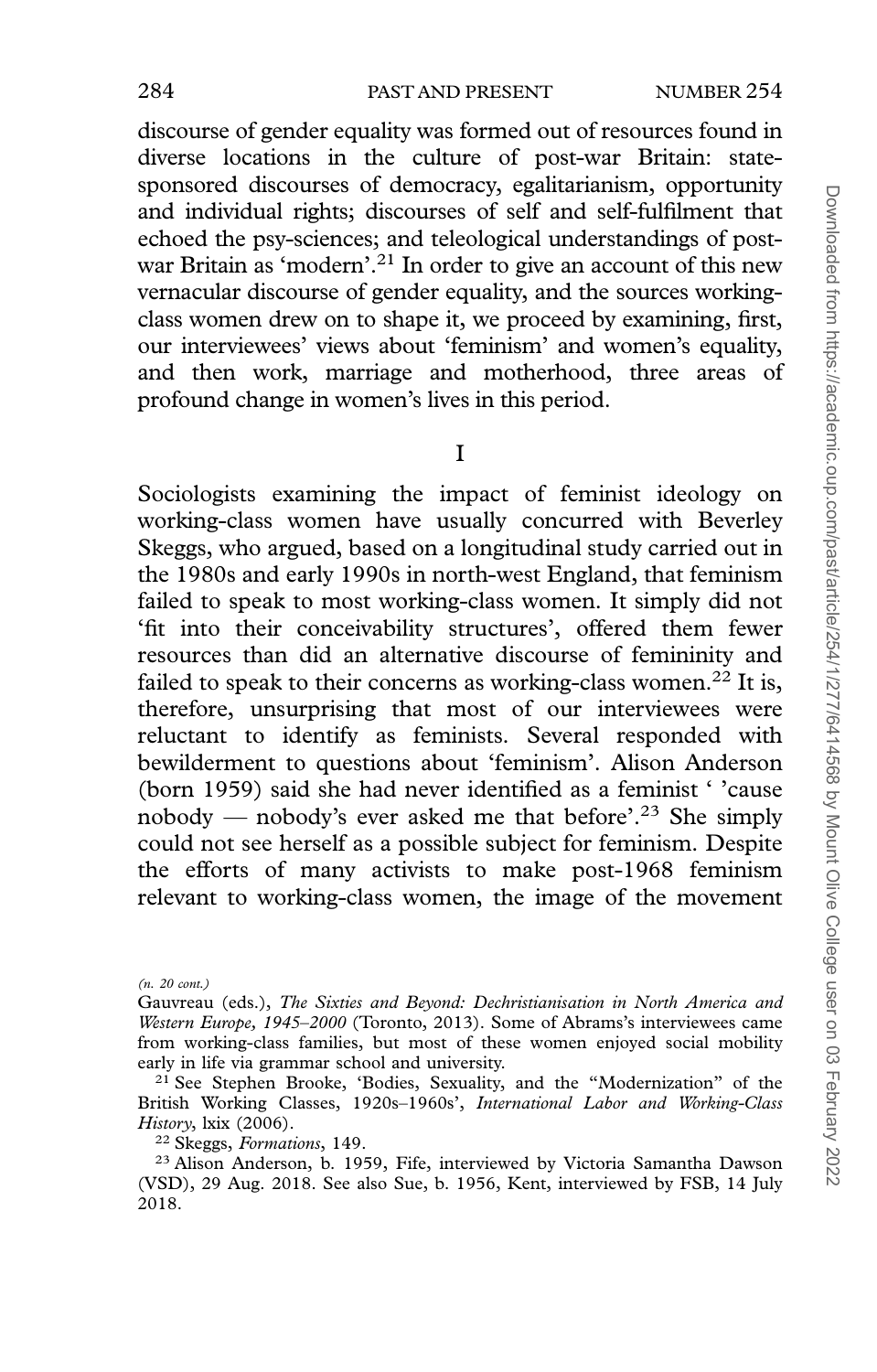remained largely middle class.<sup>24</sup> Class differences — in 'habitus' and in political priorities — exacerbated the divide between post-1968 feminism and working-class women's concerns. Prominent stereotypes of 'women's lib' also surfaced in many of our interviews: feminists were seen as 'bra burners',<sup>25</sup> or as criticizing aspects of 'traditional' femininity (like make-up) or 'traditional' masculinity (like holding the door for a woman) that many of our interviewees appreciated.<sup>26</sup> As Skeggs pointed out, the performance of such traditional gender roles formed one of the few sources of cultural capital for working-class women in the late twentieth century.27 Furthermore, many of our interviewees rejected the label 'feminist', because feminists were thought to *privilege* women over men and thus *undermine* equality. As Pat Smith (1949) put it, she was 'pro female but [...] not anti-man [...] I believe in everybody's equal'.<sup>28</sup> Betty Cook (1938), a prominent activist in the miners' strike, said, 'I'm a woman, I'm strong, I'm fighting for my rights; I don't want to put the men down there where we were, we want equality; if that's a feminist, well I am one'.<sup>29</sup> The implication was that some feminists were putting men 'down there'. These were caricatures of post-1968 feminist ideology, but none of these interviewees participated in the 'consciousness-raising' groups or campaigns of the women's liberation movement; their ideas about feminism were drawn almost entirely from the mass media, which often peddled such stereotypes.<sup>30</sup>

While many of our interviewees were sceptical of 'feminism', almost all emphasized their belief in the equality of women.<sup>31</sup> Several spontaneously mentioned that 'equal pay' was fair and

 $^{26}$  Angela, b. 1958, Kent, interviewed by FSB, 9 July 2018; Rita Wakefield, b. 1943, Nottinghamshire, interviewed by NT, 20 Aug. 2018; Marjorie Simpson, b. 1938, Yorkshire, interviewed by VSD, 23 May 2018.

<sup>27</sup> Skeggs, Formations.

<sup>28</sup> Pat Smith. See also Kay Case, b. 1948, South Wales, interviewed by FSB, 13 Aug. 2018; Anne Kirby, b. 1955, Fife, interviewed by VSD, 26 Nov. 2018.

<sup>29</sup> Betty Cook, b. 1938, Yorkshire, interviewed by NT, 16 March 2019.

<sup>30</sup> Adrian Bingham, Family Newspapers? Sex, Private Lives, and the British Popular Press, 1918–1978 (Oxford, 2009), 224 ff.

<sup>31</sup> Carole Hancock, b. 1938, Yorkshire, interviewed by VSD, 26 June 2018, said she did not entirely agree with the idea of equality between men and women, as she thought men had more physical — though not mental — strength.

<sup>&</sup>lt;sup>24</sup> See George Stevenson, *The Women's Liberation Movement and the Politics of* Class in Britain (London, 2019); Jolly, Sisterhood and After, 21–5.

<sup>&</sup>lt;sup>25</sup> Pat Smith, b. 1949, Yorkshire, interviewed by VSD, 8 June 2018; Ann McCracken, b. 1954, Scotland/Yorkshire, interviewed by VSD, 6 Dec. 2018.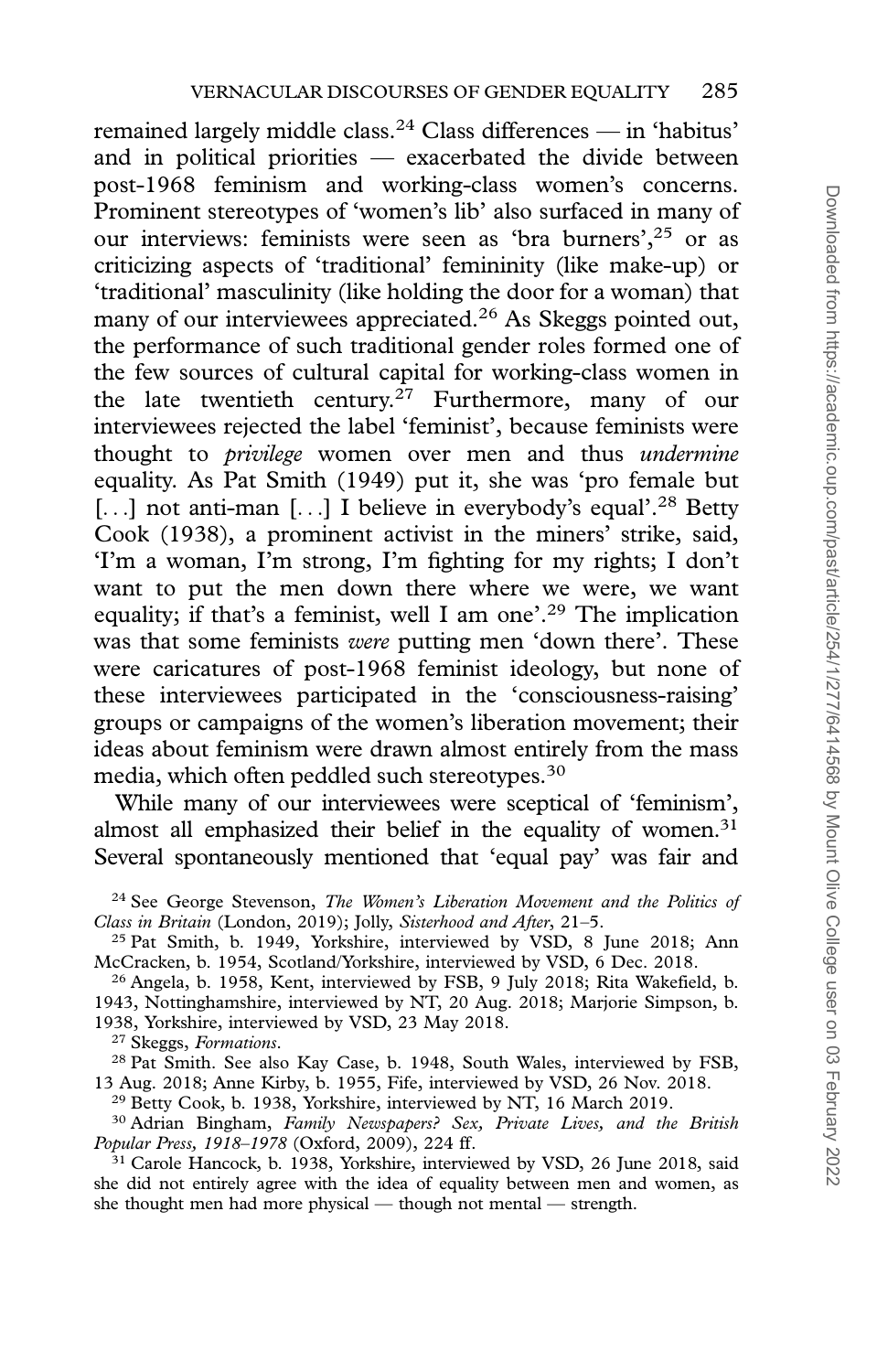right, though a few added the caveat that equal pay was only right if men and women were really doing the *same* job.<sup>32</sup> Of course, it may be that the valorization of the idea of equal pay in the 2010s shaped our interviewees' testimonies here; but there is evidence that equal pay was coming to seem like 'common sense' in the 1950s and 1960s, finding support from international 1950s and 1960s, finding support from international organizations, trade unions and women's organizations.33 Indeed, the Tories implemented equal pay for women in the civil service in 1954.34 From the 1970s onwards, feminist activists critiqued this version of 'equal pay', pointing out that the segregation of women into particular roles allowed employers to pay de facto unequal wages. However, this critique was not one our interviewees made. This is not surprising, but it is telling. As Jonathan Moss argued in his study of women's industrial militancy between 1968 and 1985, women drew on ostensibly 'universal' values of equality, autonomy and self-worth to justify their activism, rather than seeing their struggles as 'feminist'.35 It was these ideas which shaped our interviewees' understandings of equal pay.

Similarly, their thoughts about equality for women in other spheres usually focused not so much on the typical concerns of post-1968 feminism, but on individuality, autonomy and voice for women. Tanya Dower (1967) explicitly constructed women's 'emancipation' as being about a woman realizing 'that they are a human being with their own needs, and rights, and life, that they can choose  $[...]$  to do what they want to do for a change'.<sup>36</sup> Other interviewees said that to them, 'feminism' meant:

A strong woman, with — with points of view and — classed as an equal. No, not even being classed as an — being classed as their own — their own individual outlook to life, choices.<sup>37</sup>

<sup>32</sup> Anne Kirby; Kay Case; 'Rebecca Shirt', b. 1956, Yorkshire, interviewed by VSD, 12 Nov. 2018. Women who introduced this caveat were: Myra Dakin, b. 1959, Yorkshire, interviewed by VSD, 16 Aug. 2018; Aggie Currie, b. 1950, Yorkshire, interviewed by VSD, 22 June 2018.

<sup>33</sup> Laura Levine Frader, 'International Institutions and Domestic Reform: Equal Pay and British Membership in the European Economic Community', Twentieth Century British History, xxix (2018).

<sup>34</sup> Harold L. Smith, 'The Politics of Conservative Reform: The Equal Pay for Equal Work Issue, 1945-1955', Historical Journal, xxxv (1992).

<sup>35</sup> Jonathan Moss, Women, Workplace Protest and Political Identity in England, 1968– 85 (Manchester, 2019); see also Sheila Cohen, 'Equal Pay — or What? Economics, Politics and the 1968 Ford Sewing Machinists' Strike', *Labor History*, liii (2012).

<sup>36</sup> Tanya Dower, b. 1967, South Wales, interviewed by VSD, 13 Aug. 2018.

<sup>37</sup> Linda Conway, b. 1955, Fife, interviewed by VSD, 28 Aug. 2018.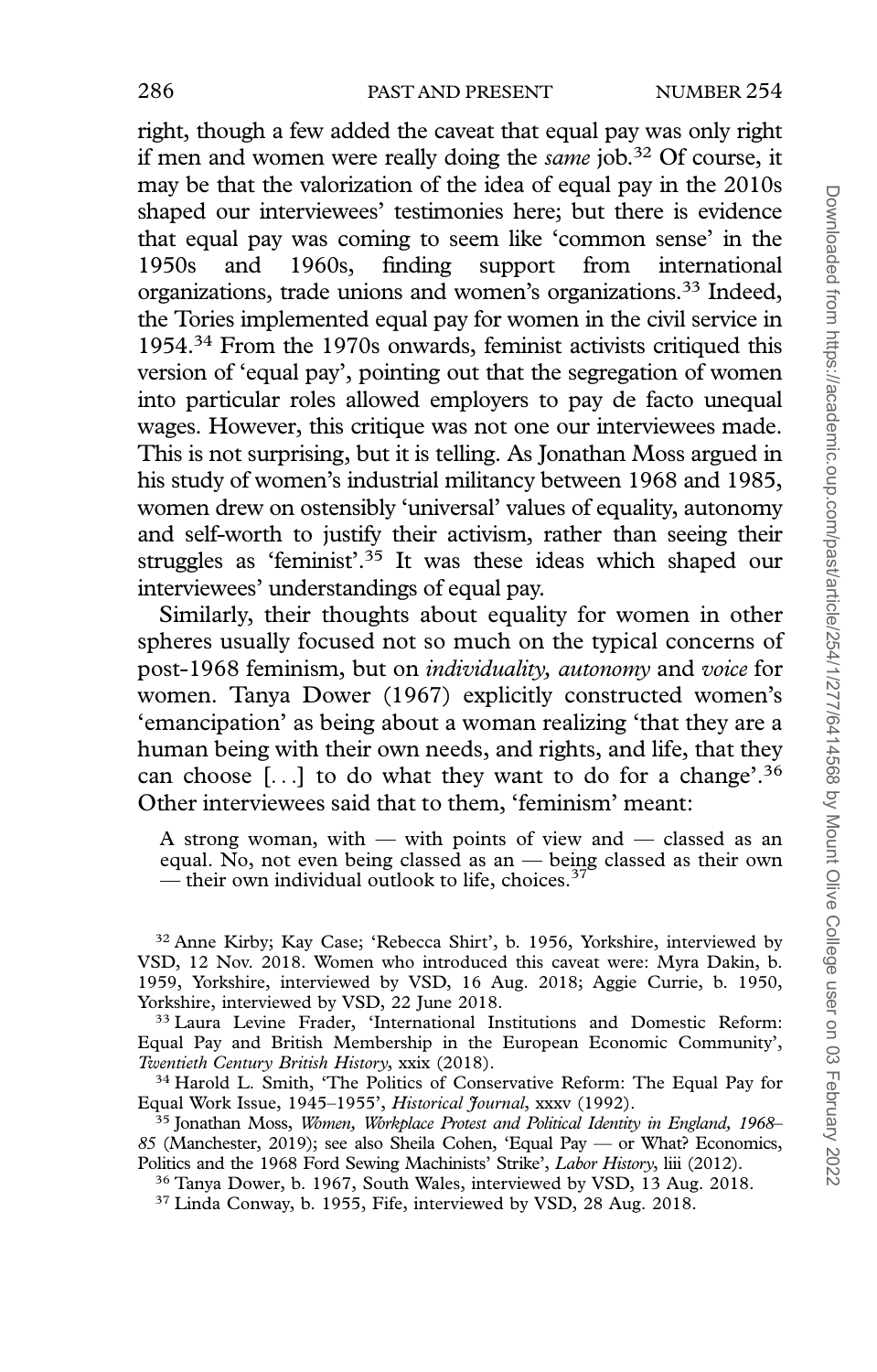Probably being me and who I am; I will make the decisions and the choices in my life.<sup>38</sup>

An independent person I think, somebody that can speak for their self, that can look after their self.<sup>39</sup>

These women all said they would call themselves 'feminists' on these terms. Jessica Gibson (1963), by contrast, resisted labelling herself as a 'feminist', arguing that it was ridiculous to take 'a woman [who] thought out the box' and say 'oh she must be a feminist! Why? Just because she's got an opinion?'40 Whether or not they saw themselves as feminists, though, all these women agreed that women should be independent, have opinions, and be classed as individuals.

'Confidence' was a powerful recurring trope in many of our interviews, and was often linked to asserting one's right to be oneself. Many women recounted experiences which had developed their sense of self-confidence, such as taking on paid work, or becoming an activist in the miners' strike.<sup>41</sup> Lorraine Walsh (1959) narrated a story of developing self-confidence centred on splitting up from her husband for about ten years from the late 1980s to the late 1990s: she said in this period she learned to 'be strong' and do things for herself, an experience she framed as transformative: 'once I was standing up on my own, I was a different person'.<sup>42</sup> (It is worth pointing out that almost all our interviewees went straight from their family home to their marital home.) As Lynn Abrams has argued, structuring an oral history testimony around a moment of 'epiphany' could allow women to reconcile a sense of a past, dependent self with a present self constructed as more autonomous and independent.43 Many of our interviewees narrated life stories in

<sup>38</sup> Alice Samuel, b. 1958, Lanarkshire/Fife, interviewed by NT, 1 Aug. 2018.

<sup>39</sup> Janie Robertson, b. 1955, Stirlingshire, interviewed by FSB, 20 Nov. 2018.

<sup>40</sup> Jessica Gibson, b. 1963, Midlothian, interviewed by FSB, 26 Nov. 2018.

<sup>41</sup> On the strike, see for example Anne Watts, b. 1949, South Wales, interviewed by FSB, 23 May 2019; Maxine Penkethman, b. 1967, Staffordshire, interviewed by VSD, 15 March 2019; Janie Robertson. On women's work, see for example Anne Kirby; 'Pippa Morgan', b. 1962, South Wales, interviewed by NT, 13 Aug. 2018; Adrienne C., b. 1956, Yorkshire, interviewed by VSD, 26 June 2018.

<sup>42</sup> Lorraine Walsh, b. 1959, Kent, interviewed by FSB, 3 July 2018.

<sup>43</sup> Lynn Abrams, 'Liberating the Female Self: Epiphanies, Conflict and Coherence in the Life Stories of Post-War British Women', Social History, xxxix (2014).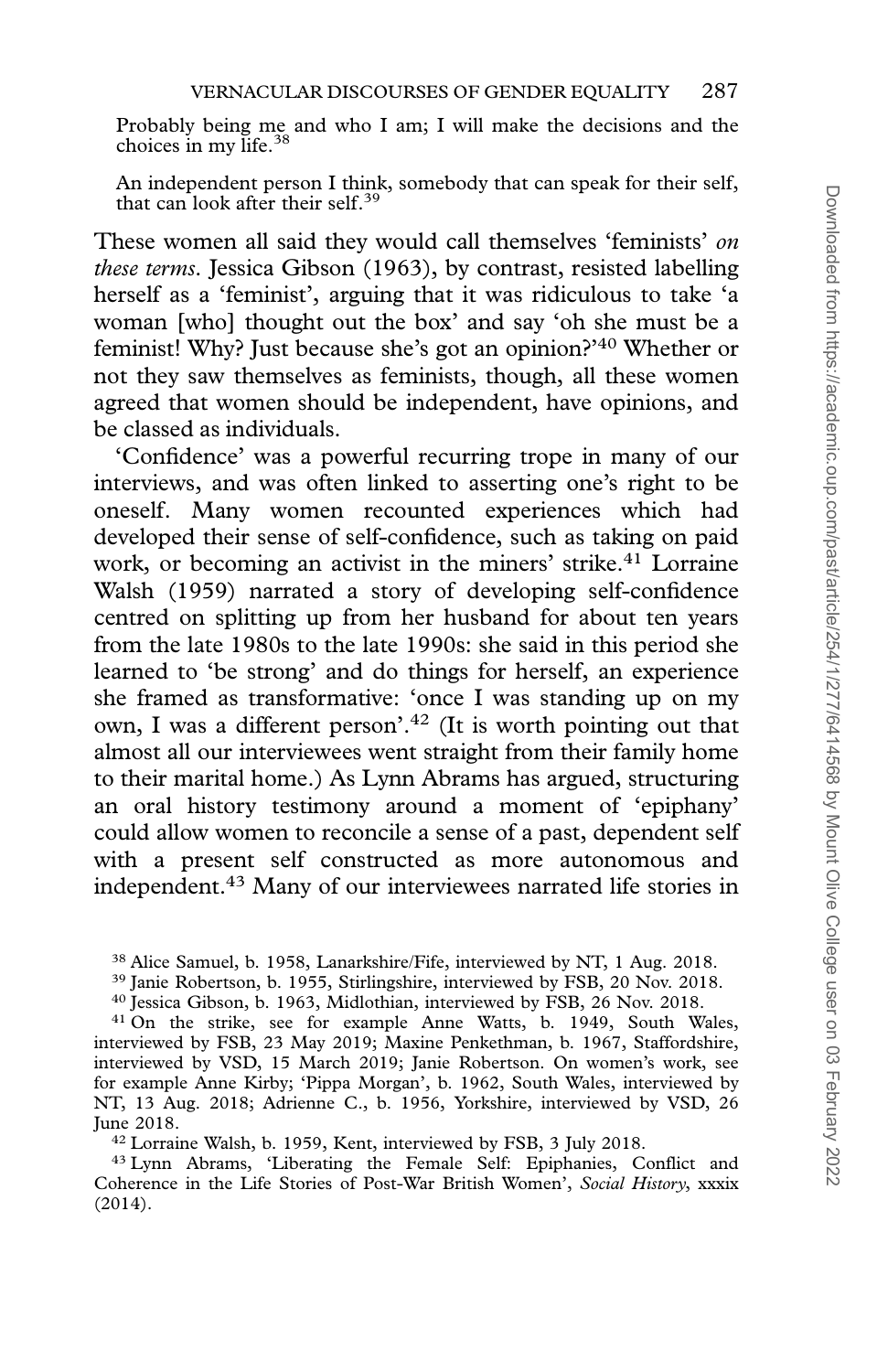this form, presenting a developing 'self-confidence' as key to allowing them to act as independent agents, autonomous beings, above all as individuals. Gendered categories — particularly that of mother — were still important to most interviewees; but it was through constructing themselves as *individuals*, as well as wives and mothers, that they were able to claim equality with, and autonomy *from*, men.

Whether or not they agreed with 'feminism' (and however they understood it), most of our interviewees strongly stressed their belief in women's equality: their right to an opinion, to autonomy and respect. Some women explicitly drew on socialism as a source for these beliefs.<sup>44</sup> Christine Harvey (1950) linked her belief in women's equality to the values she had been taught by her left-wing family (her father was a trade union convenor).45 Anne Watts (1949) said she felt 'all my life with the Labour Party that there should be equality of opportunity, there should be equality for everybody, right across the board'.46 As this suggests, the idea of meritocracy or equality of opportunity often shaped women's understandings of 'equality', as when Kathleen Court (1943), herself a trade union activist, argued:

I think in society, we shouldn't get anywhere because we are male or female. We should get there on merit. Not because of our gender. I don't consider a man to be my better.47

Likewise, Adrienne C. (1956) was against positive discrimination for women in employment, saying, 'I made my own way in my career, not because I was a woman', and emphasizing the importance of *fairness* as well as equality.<sup>48</sup> As Peter Mandler has argued, while governments in the 1940s and 1950s held to the ideal of meritocratic equality of opportunity, in society at large there was evidence of a popular upsurge of belief in a democratic version of equality of opportunity, and this belief was widespread among our interviewees.49

<sup>44</sup> Wendy Minney, b. 1964, Nottinghamshire, interviewed by NT, 20 Aug. 2018; Liz French, b. 1950, Kent, interviewed by FSB, 6 July 2018.

<sup>45</sup> Christine Harvey, b, 1950, South Wales, interviewed by FSB, 14 Aug. 2018. <sup>46</sup> Anne Watts.

<sup>47</sup> Kathleen Court, b. 1943, Yorkshire/London, interviewed by FSB, 26 April 2019.

<sup>48</sup> Adrienne C.; see also 'Poppy Peacock', b. 1968, Northumberland, interviewed by VSD, 28 June 2018.

<sup>49</sup> Peter Mandler, The Crisis of the Meritocracy: Britain's Transition to Mass Education since the Second World War (Oxford, 2020).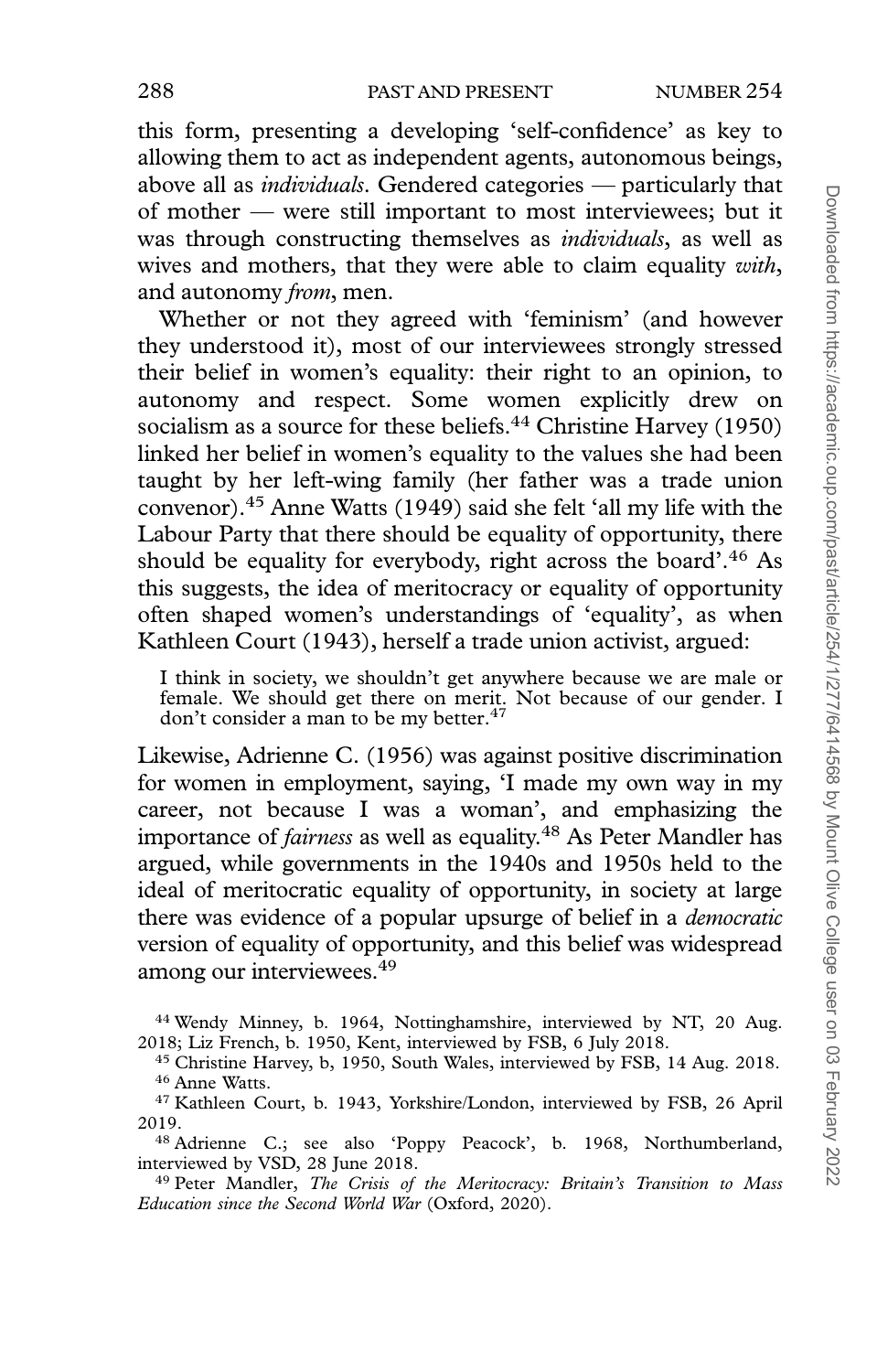Perhaps the most striking facet of interviewees' answers to questions about equality between men and women was the tendency to move from talking about gender equality to equality for all. Vernacular discourses of gender equality were part of a much broader set of discourses stressing universal rights and equality in the post-war period. Human rights discourse formed one part of this, as did state-sponsored discourses of equality, enshrined in equal pay and equal opportunities legislation passed from 1954 onwards, and the collective 'liberation' movements for oppressed groups — Black, disabled and lesbian and gay people, as well as women — after  $c.1968$ <sup>50</sup> As Elizabeth Roberts found in oral histories conducted with working-class women in the 1970s and 1980s, women increasingly thought the very 'aim of society' should be the 'protection and promotion of the integrity, independence and rights of the individual'.51 This was reflected in our interviewees' testimonies. Joyce Boyes (1955) said that to her, 'feminism' meant:

equality and fairness [...] giving everybody the same chances and opportunities as everybody else, irrespective of how much money you've got, your upbringing, your — your — your creed, and your colour.<sup>52</sup>

Other interviewees asserted:

I think everybody's equal — black, white, anybody. A Palestinian and a Jew, we're always equal on this planet; we've all got a point of view.53

I wasnae just fighting for women's rights, I was fighting for everybody's rights.54

We're human beings. We're all equal, no matter where you come from.<sup>55</sup>

<sup>50</sup> On human rights discourses, see Chris Moores, Civil Liberties and Human Rights in Twentieth-Century Britain (Cambridge, 2017); Jan Eckel and Samuel Moyn, The Breakthrough: Human Rights in the 1970s (Philadelphia, 2014); Hughes, *Young Lives*, 4; Celia Donert, 'Women's Rights in Cold War Europe: Disentangling Feminist Histories', Past and Present, no. 218 (Feb. 2013). On state-sponsored discourses of equality, see Robinson et al., 'Telling Stories'. On liberation movements, see Adam Lent, British Social Movements since 1945: Sex, Colour, Peace and Power (Basingstoke, 2001).

<sup>51</sup> Elizabeth Roberts, Women and Families: An Oral History, 1940-1970 (Oxford, 1995), 14.

<sup>52</sup> Joyce Boyes, b. 1955, Yorkshire, interviewed by VSD, 21 Nov. 2018. See also: Tanya Dower; Christine Harvey.

<sup>53</sup> Liz French.

<sup>54</sup> Alice Samuel.

<sup>55</sup> Jessica Gibson.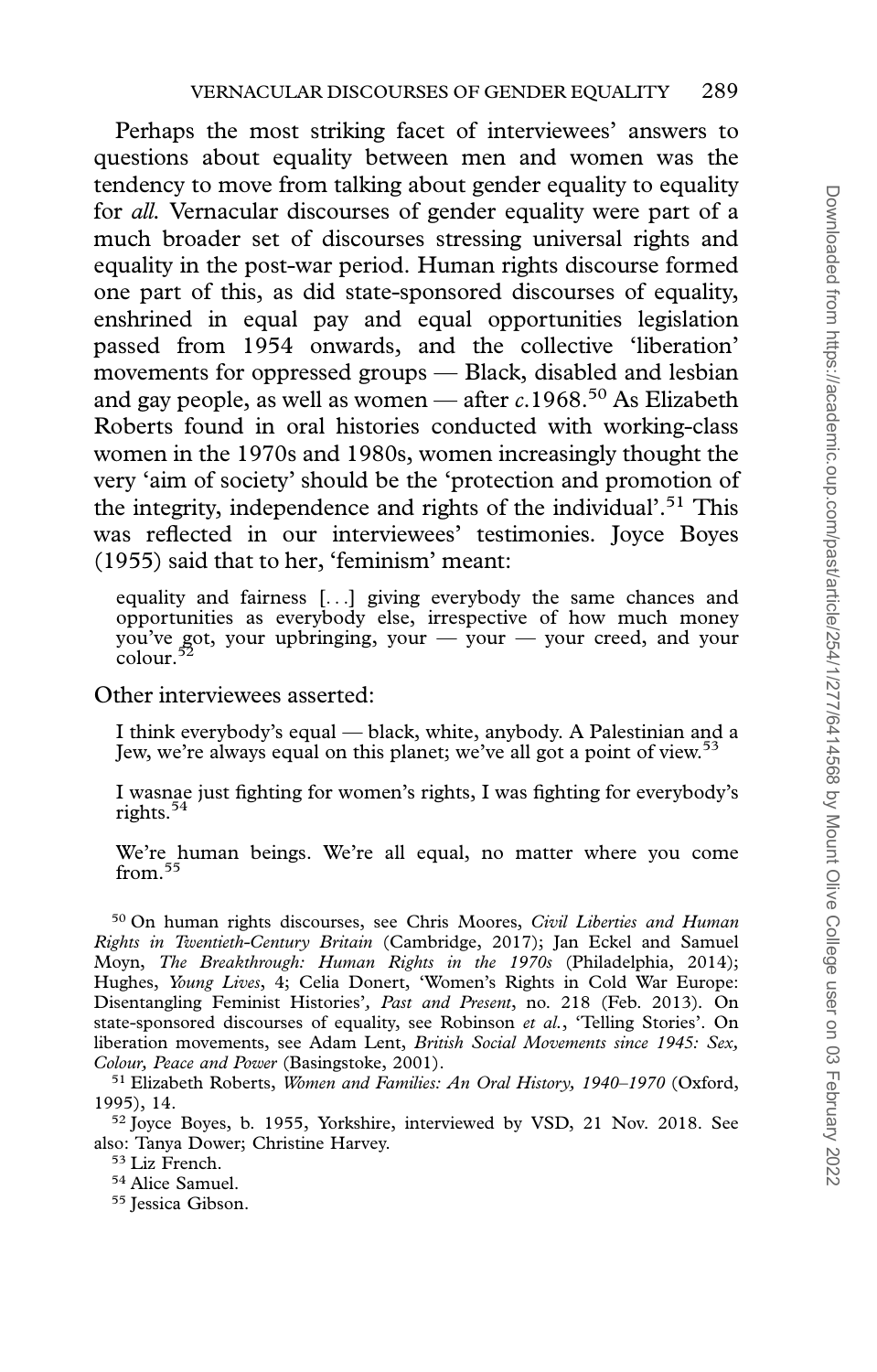Women who identified as feminist — and women who did not — both made this move from discussing feminism to discussing equality for all. Those who saw feminism as being about equality usually identified as feminists; those who saw feminism as putting women's rights 'over' men's did not. Common to almost all our interviewees, though, was the claim that everyone was equal — including men and women — and that women should have the right to be 'classed as an individual', to have autonomy, their own opinions and voice, to be who they were and do what they wanted.

In these frequent references to being 'an individual', 'being oneself' and 'speaking for oneself', we can perceive the influence of the psy-sciences, which grew extensively in reach from the early twentieth century, particularly during and after the Second World War.<sup>56</sup> As Mathew Thomson has shown, the popular psychology of the mid-century was varied: individualistic but not radical, it retained an older emphasis on 'character', but also stressed the 'development of self' as a 'psychological, interiorised journey towards integration of personality'.57 The psy-sciences and the other new 'sciences of man' (anthropology, sociology) offered new discursive resources through which the individual could make and remake herself, making selfhood 'not a given, but a quest'.58 Crucially, Britain's post-war popular press provided a conduit through which psychologically inflected understandings of the individual's need for self-expression and self-fulfilment found a mass audience.<sup>59</sup> Our interviewees rarely referenced specific thinkers or ideas from the psy-sciences (though one did talk of her only daughter 'wanting a penis', to be like her brothers).<sup>60</sup> But their facility with the language of trauma — a term used by many as a way of describing difficult

<sup>58</sup> Hinton, Nine Wartime Lives, 4.

<sup>60</sup> Marie Price, b. 1935, Nottinghamshire, interviewed by NT, 29 May 2019.

<sup>56</sup> Mathew Thomson, Psychological Subjects: Identity, Culture, and Health in Twentieth-Century Britain (Oxford, 2006); Michael Shapira, The War Inside: Psychoanalysis, Total War, and the Making of the Democratic Self in Postwar Britain (Cambridge, 2013).

<sup>&</sup>lt;sup>57</sup> Thomson, *Psychological Subjects*, 266; see also Hughes, *Young Lives*, 4–5; Nikolas Rose, 'Assembling the Modern Self', in Roy Porter (ed.), Rewriting the Self: Histories from the Middle Ages to the Present (London, 1996); Giddens, Transformation.

<sup>&</sup>lt;sup>59</sup> Bingham, Family Newspapers?; Penny Tinkler, "Are You Really Living?" If Not, "Get With It!": The Teenage Self and Lifestyle in Young Women's Magazines, Britain 1957–1970', Cultural and Social History, xi (2014).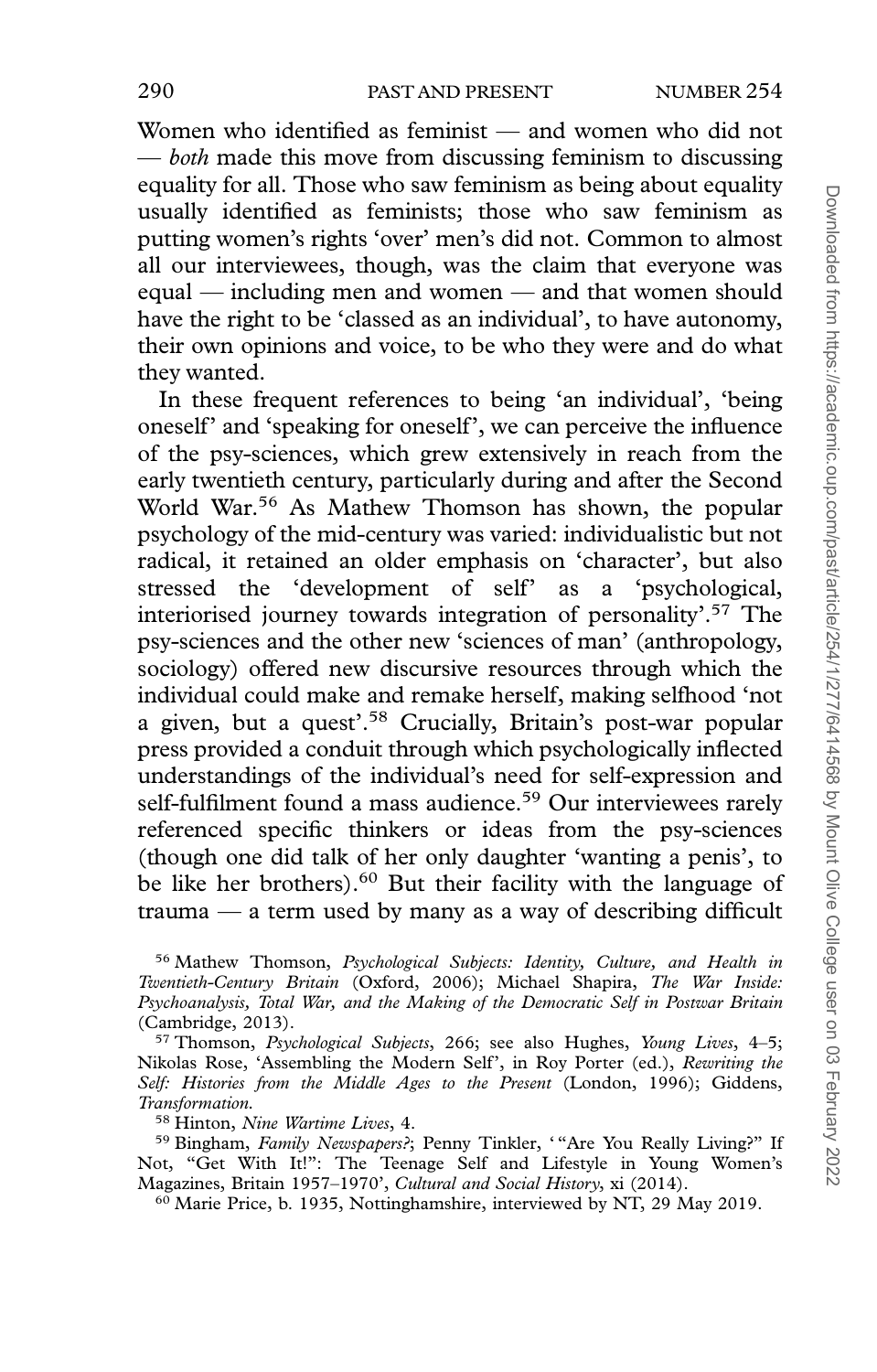childhoods or the experience of the miners' strike — and, indeed, their willingness to understand their adult selves as shaped by their childhood experiences, demonstrate the pervasive cultural influence of the psy-sciences in providing a framework for thinking about the self. $61$  When our interviewees described 'equality', then, they focused on the right to be 'classed as an individual', the right to autonomy, selfdevelopment, a voice and respect. As we will see, these ideals were the ones which structured our interviewees' accounts of work, marriage and motherhood.

II

Married women's paid work grew consistently across the latter half of the twentieth century, with a particularly sharp jump from 1961 to 1971, when participation rates for married women increased from 29.4 per cent to 42 per cent.<sup>62</sup> Material shifts changing labour markets, the growth of mass consumption and smaller family sizes — enabled and drove this growth.<sup>63</sup> Cultural change was intertwined in this process, as the 'career woman' and the ordinary 'woman worker' with 'dual roles' in work and home were increasingly normalized.64 Working-class wives' skills as budgeters and household managers declined in importance, but even part-time, low-paid work could restructure the economic and affective relations of the family.<sup>65</sup> In addition, work powerfully reshaped many women's sense of self. In the

<sup>64</sup> Helen McCarthy, 'Social Science and Married Women's Employment in Post-War Britain', Past and Present, no. 233 (Nov. 2016); Stephanie Spencer, Gender, Work and Education in Britain in the 1950s (Basingstoke, 2005); Marjorie Ferguson, Forever Feminine: Women's Magazines and the Cult of Femininity (London, 1983).

<sup>61</sup> See Christina Bell, b. 1949, Newcastle upon Tyne/Nottinghamshire, interviewed by VSD, 27 June 2018; 'Joanne', b. 1974, Tyne and Wear, interviewed by VSD, 16 July 2018; 'Chloe', b. 1959, Yorkshire, interviewed by VSD, 30 Aug. 2018.

<sup>62</sup> Duncan Gallie, 'The Labour Force', in A. H. Halsey and Josephine Webb (eds.), Twentieth Century British Social Trends (Basingstoke, 2000), 292.

<sup>63</sup> Dolly Smith Wilson, 'A New Look at the Affluent Worker: The Good Working Mother in Post-War Britain', Twentieth Century British History, xvii (2006); Sara Connolly and Mary Gregory, 'Women and Work since 1970', in Nicholas Crafts, Ian Gazeley and Andrew Newell (eds.), Work and Pay in 20th Century Britain (Oxford, 2007).

<sup>65</sup> Roberts, Women and Families, 139–40; Helen McCarthy, 'Women, Marriage and Paid Work in Post-War Britain', Women's History Review, xxvi (2017).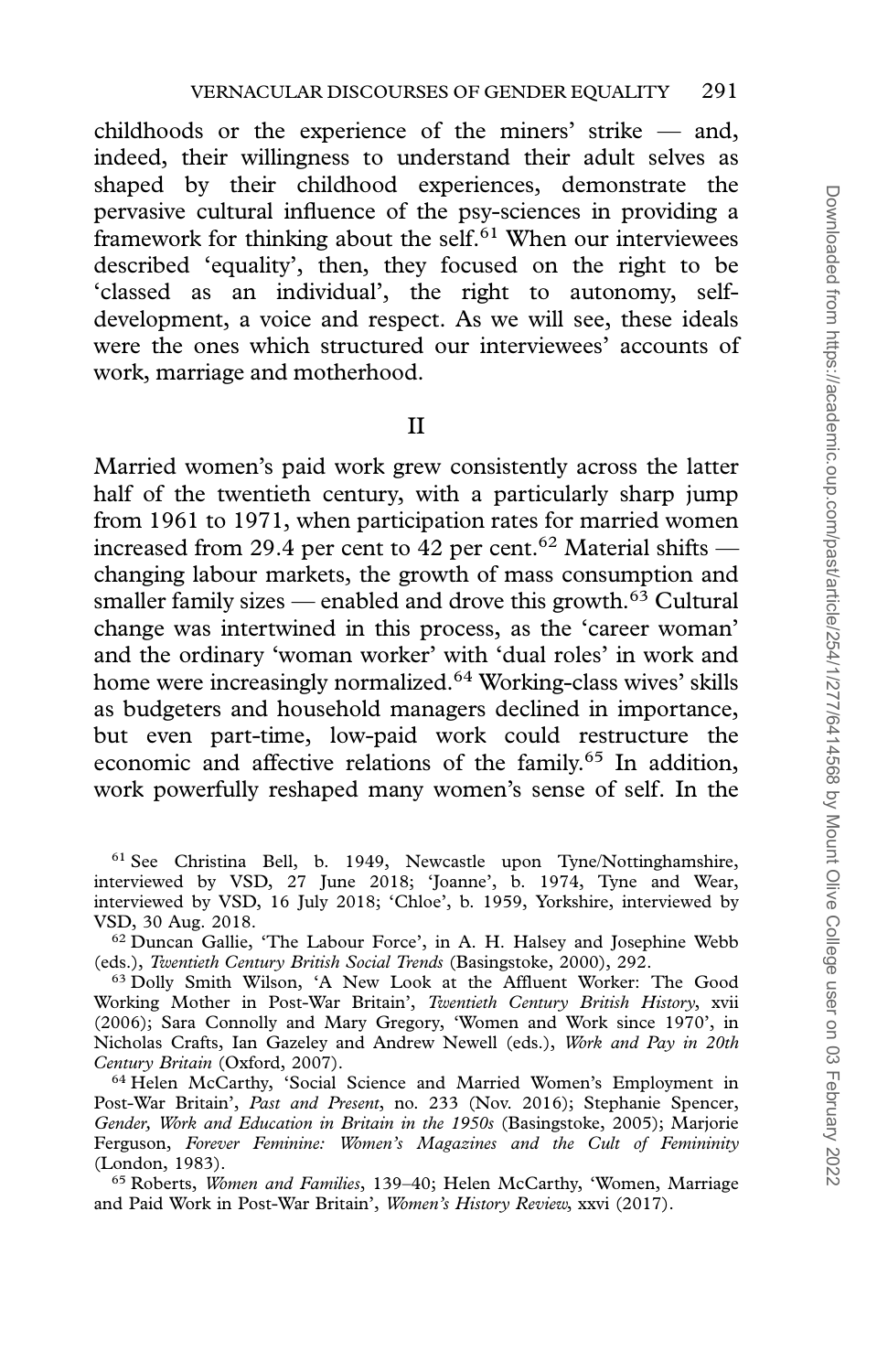mid-century the identity of 'housewife' was constructed as modern, and most working-class wives aspired to give up work.66 From the 1960s, women's magazines presented domesticity as less central to femininity.67 The image of the 'modern' woman as worker and wife — an image with roots in sociology and modernization theory — profoundly shaped our interviewees' narratives of work. As Sam Brewitt-Taylor has argued in relation to secularization, Whiggish narratives of 'modernization' could function as self-fulfilling prophecies if enough people believed in them.68 Work was not inevitably 'liberating' for women, but, crucially, it came to be constructed in this period as a route to independence and a marker of 'modern' womanhood.

In mining communities, married women's paid labour followed the same upward trend that it did elsewhere in postwar Britain; even in geographically isolated pit villages, buses were sent round to collect women for factory shifts, and almost all our interviewees took on paid work for at least part of their married lives.69 As Dolly Smith Wilson has shown, many women justified going out to work in the 1950s by reference to the affluence it brought their families, neatly turning on its head the idea that 'good' mothers stayed at home. However, women also hinted at other benefits they gained from work: enjoying the company of others, and doing something outside the home.70 Laura Paterson and Helen McCarthy both argue that women in post-war Britain justified their return to the workplace as doing something 'for themselves', or claiming 'a life of their own'.71 Our interviewees confirmed these findings. They worked for the

<sup>66</sup> Judy Giles, The Parlour and the Suburb: Domestic Identities, Class, Femininity and Modernity (Oxford, 2004); Elizabeth Roberts, A Woman's Place: An Oral History of Working-Class Women 1890–1940 (Oxford, 1984), 137.

<sup>67</sup> Angela McRobbie, Feminism and Youth Culture: From Jackie to Just Seventeen (Basingstoke, 1991); Ferguson, Forever Feminine.

<sup>68</sup> Sam Brewitt-Taylor, Christian Radicalism in the Church of England and the Invention of the British Sixties, 1957–1970: The Hope of a World Transformed (Oxford, 2018).

<sup>69</sup> See Jim Phillips, 'The Meanings of Coal Community in Britain since 1947', Contemporary British History, xxxii (2018).

<sup>70</sup> Smith Wilson, 'A New Look'.

<sup>71</sup> Laura Paterson, '"I Didn't Feel Like My Own Person": Paid Work in Women's Narratives of Self and Working Motherhood, 1950–1980', Contemporary British History, xxxiii (2019); McCarthy, Double Lives, 30.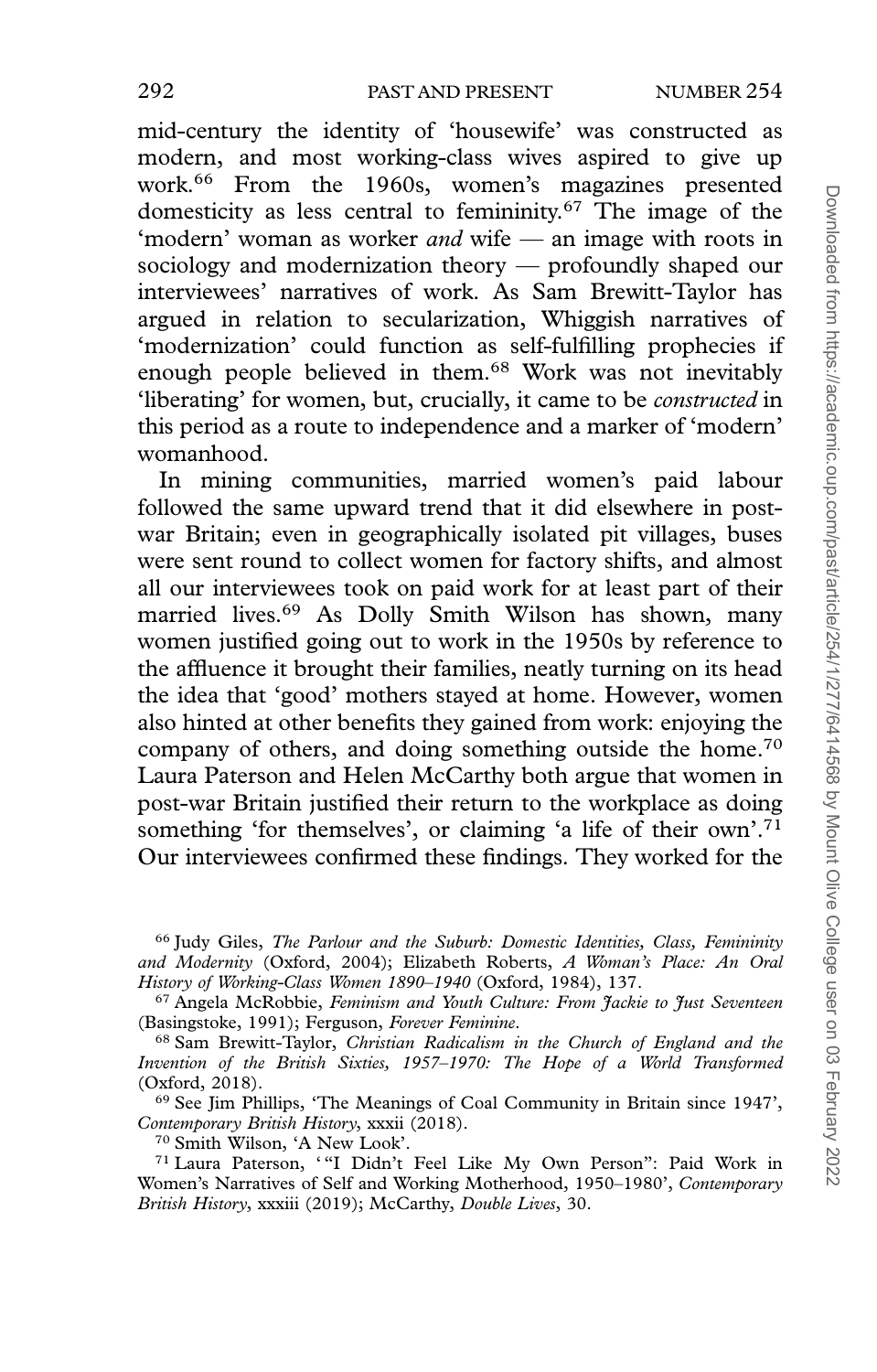money, but this was not all that most got out of their work. 'Pippa Morgan' (1962), for example, took on three jobs during the miners' strike in order to provide for her family, and presented this as a transformative experience: she was getting out of the house, earning her own money, and the older women with whom she worked helped her realize that she 'didn't have to put up with' the abusive behaviour of her husband. There was, Pippa decided, 'a big world out there' which, married with a baby at age 22, she had not had a chance to see. She concluded that the experience was 'really empowering' and a key driver for developing her self-confidence.<sup>72</sup> Anne Kirby (1955) also related re-entering the workforce and developing her career to self-fulfilment: 'eventually it got to the point where it had to be about me, and what I wanted to do in the future' (she worked in a variety of jobs including as a cook, a cleaner and later, after returning to education, in youth work).73 Adrienne C. (1956) felt that her return to full-time work, when her youngest daughter was 10, was when she really started on her 'own personal development'.74 These women rejected the ideal of femininity as self-abnegation and care for others, and insisted on their right to self-development.

Kay Case (1948) also linked work directly with increased autonomy for women. When asked whether she thought women and men had become more equal in her lifetime, she responded,

Women have got more say now, I think, because I remember when I was young, what the men in the family said, went; my uncle said something to my aunty, it was done, and the children were, you know — the men were the boss. I think women have liberated themselves over the years, now we have got our own opinions. I think that's got a lot to do with the fact that we went out and earned our own money, because years ago they didn't work. They had hordes of kids, stayed home, brought the kids up. Had to lean towards their husbands for everything. But I think that as the years have gone, and as women have actually got their own jobs, careers, have children but still go to work, I think they've made their own independence, so they're not so reliant on the men. And are not afraid to give their opinion out.

Kay went out to work when her two children were preschool age because she wanted to earn more money for their Christmas presents; she intended to give up work in the New Year, but,

<sup>72</sup> 'Pippa Morgan'. <sup>73</sup> Anne Kirby. <sup>74</sup> Adrienne C. <sup>75</sup> Kay Case.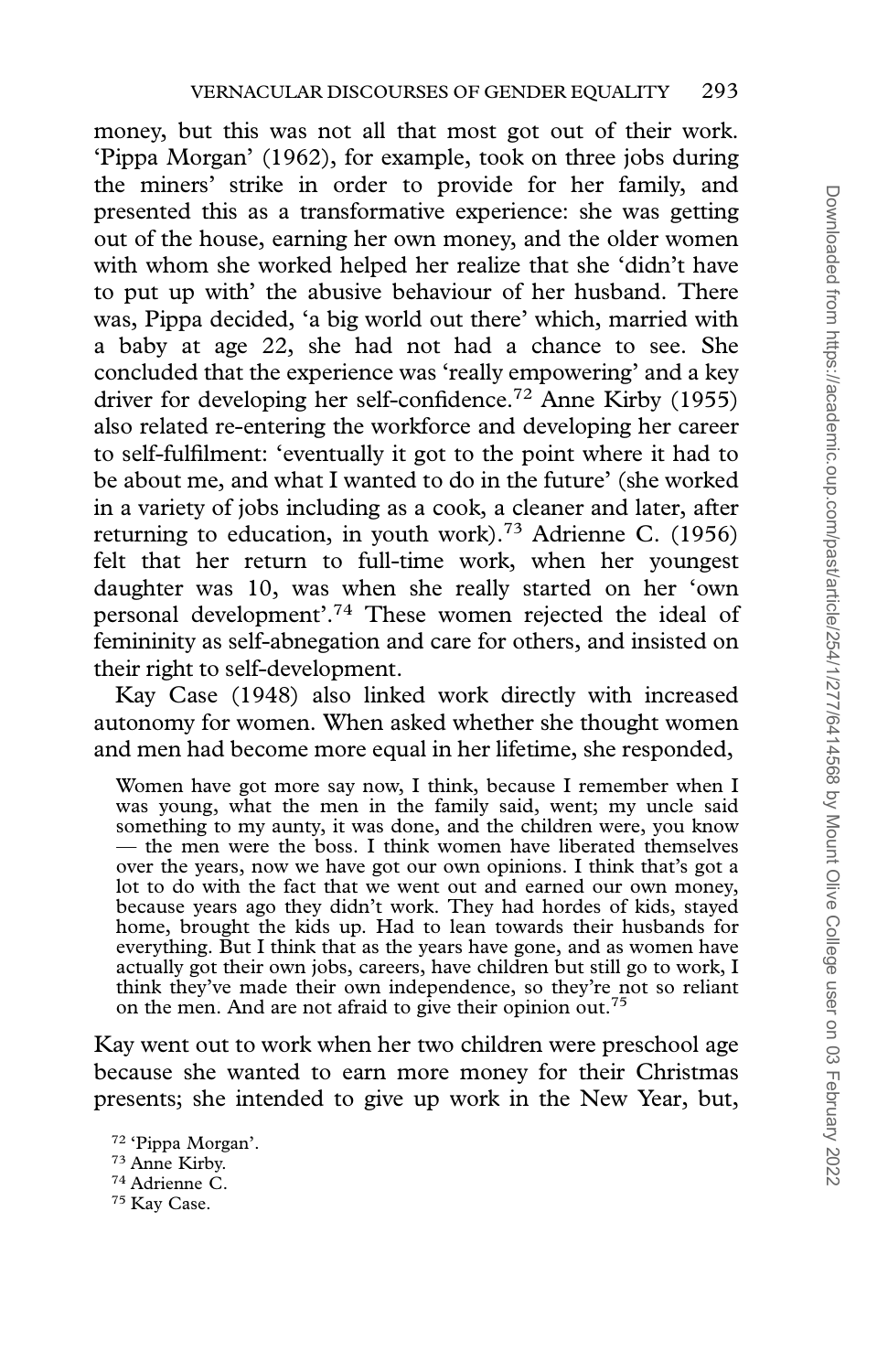finding the extra money useful, she remained in the labour force from that moment until she retired. Kay saw women's work even if it was part-time and low-paid — as shifting the balance of power for women: they did not have to feel so 'beholden' to their husbands, and thus, she said, they 'liberated themselves'. Parttime work rarely changed the balance of domestic labour for our interviewees. However, for all but the youngest, this was simply not the point: it was the other benefits that work conferred benefits that could potentially change the power dynamic of the marital relationship — that they valued. As Anne Kirby (1955) said, when she re-entered the labour force 'it was part-time and fitted in with family life, but it gave me something to do apart from sit at home and being tied to the sink'.76

While many of our interviewees described husbands who approved of, or at least came to terms with, their wives' work, several described husbands who were unhappy about their wives' participation in the paid labour force; often work figured in these interviews as a critical motor of women's independence and, in the end, a cause of the dissolution of marriages.<sup>77</sup> 'Chloe' (1959) recalled that after her husband started a successful business with his redundancy money from the pit, he felt she should simply stay at home and spend the money he earned:

He was too traditional, and I wasn't that traditional, I wasn't that traditional woman [...] He was always saying to me, why do you want to go out to work and do all this, you know, I'll keep you and everything. But in the end, it was never enough for me.

After leaving her first husband, Chloe went to university as a mature student and trained as a librarian. Work was key to her sense of independence, and indeed to her sense of self, most clearly demonstrated when she laughingly said, 'I don't know if I can retire and not be a librarian!' Chloe contrasted herself with her sister, who 'always stayed at home and looked after t' children', only ever taking part-time work: 'she's always been a traditional [...] she's never stood on her own two feet'.78 Most of our interviewees were mothers, and valued motherhood profoundly, but it could also feel like giving something up: 'as a mother [...] you lose part of your identity', as Anne Kirby put

<sup>76</sup> Anne Kirby.

<sup>77</sup> For example Anne Kirby; 'Pippa Morgan'.

<sup>78</sup> 'Chloe'.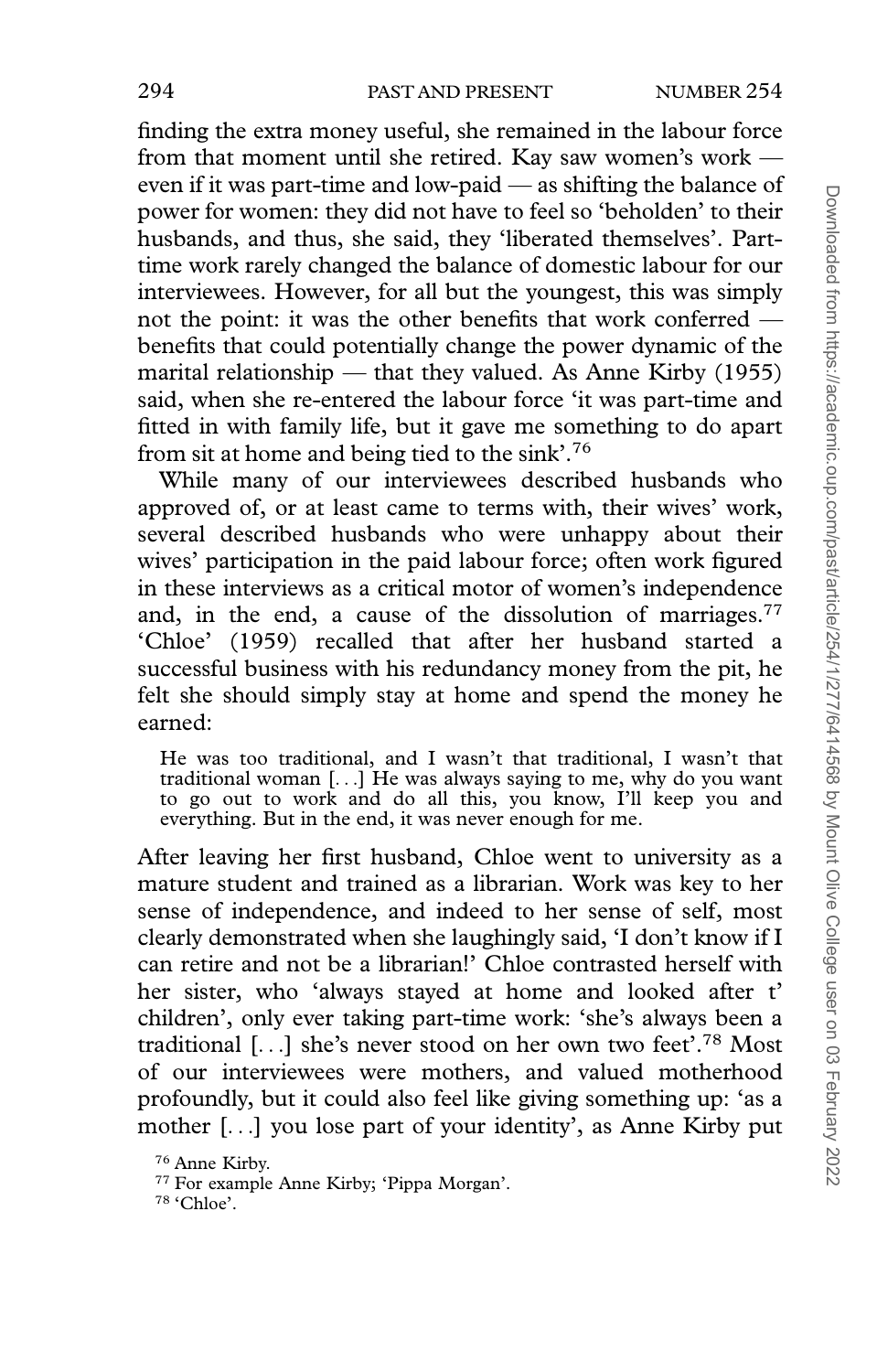it.79 Work offered independence and another identity to put alongside that of mother.

For women like Chloe and Anne Kirby, telling the tale of themselves as working women was a way of implicitly fashioning a modern — as opposed to 'traditional' — identity. The notion of work as a key indicator of modernity and women's selffulfilment also figured heavily in the testimony of our youngest interviewee, 'Joanne' (1974):

Nowadays, women, you know, in the past it was, you had kids you stayed at home [...] But like — you can have kids if you want and still work. And you can, you know, some people have — run companies, or be CEOs if they want, you know, all that, and they still have a family, and [...] they might pay a childminder, or a nanny, or you know, that kind of thing. It's just women being able to basically do exactly what<br>makes them happy, or fulfilled.<sup>80</sup>

Because of illness, Joanne had actually spent much of her adult life as a housewife and full-time mother, a fact she recognized as unusual; but it is significant that despite this, she still located work as a key site in which women could 'fulfil' themselves, unlike 'in the past'. Work did not just have a material significance to the women we interviewed: it was also heavily invested with symbolic meaning, both at the time and in interviewees' retellings of their life stories.

In the period 1890–1940, working-class women regarded it as 'a matter of social progress and of status to be able to give up work'.81 In the post-war decades, however, 'modern', 'liberated' women were discursively constructed as occupying 'dual roles' in home and work.82 From the 1970s and 1980s, deindustrialization drove even higher rates of working motherhood as working-class women's work became more vital to families' standards of living.<sup>83</sup> Thatcherite rhetoric celebrated 'hard work' and demonized a supposedly workless 'underclass'; New Labour stressed that 'ordinary working families' in modern Britain had both men *and* women in the labour force.<sup>84</sup> All these shifts impacted on women's understandings of their own work,

<sup>84</sup> Jon Lawrence and Florence Sutcliffe-Braithwaite, 'Margaret Thatcher and the Decline of Class Politics', in Ben Jackson and Robert Saunders (eds.), Making Thatcher's Britain (Cambridge, 2012); John Welshman, Underclass: A History of the Excluded, 1880–2000 (London, 2007); Florence Sutcliffe-

<sup>79</sup> Anne Kirby.

<sup>80</sup> 'Joanne'.

<sup>81</sup> Roberts, A Woman's Place, 137.

<sup>82</sup> McCarthy, 'Social Science'.

<sup>83</sup> Connolly and Gregory, 'Women and Work'.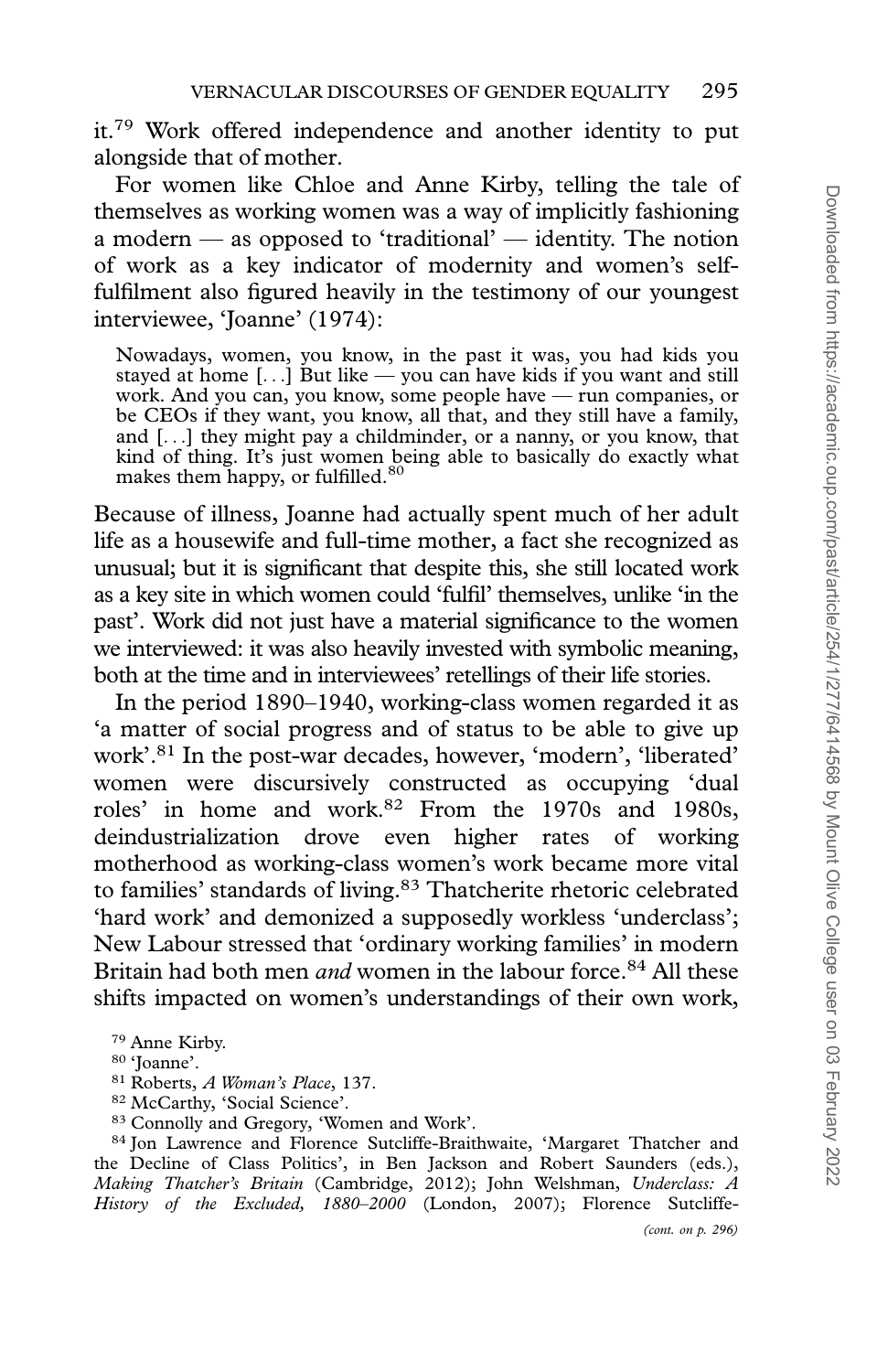and how they saw the difference between them and their own mothers. In fact, several of our interviewees elided their mothers' paid labour from their narratives; Linda Chapman (1958), for example, told us that her mother was 'just a mum', but later noted that she undertook cleaning jobs in the evening.<sup>85</sup> Though Chapman's mother had participated in the paid labour force, she was not recognized as a 'worker'. This pattern emerged in several interviews.<sup>86</sup> As 'Nadia' (1969) said of her mother, born in the late 1920s, 'she had jobs, but what she saw as a job was teaching, nursing, you know, a profession'.87 But from the late 1950s, the 'modern' woman was increasingly seen as a worker as well as a mother (though this shift was gradual and uneven), and even women undertaking part-time or casual work could be viewed as 'workers'. Our younger interviewees were likely to have gained more qualifications, and to have worked for longer hours, over longer periods; but it was not just material shifts that impacted the place of work in women's lives. A revolution in understandings of employment — increasingly seen as empowering, not shameful, for married women — profoundly shaped how our interviewees understood their experiences at work.

## III

Post-war sociology saw mining communities as especially patriarchal. Coal Is our Life, an influential 1956 study of 'Ashton' (Featherstone, in West Yorkshire), depicted women and men as living 'separate' or even 'secret' lives:

Young women in Ashton see their future in terms of being married and running a household; they have no prospects of professional or other social interests and activities outside the home ... The wife's confinement to the household, together with the acceptance of the idea that the house and the children are primarily her responsibility, emphasise the absence of any joint activities and interests for husband and wife.<sup>88</sup>

88 Norman Dennis, Fernando Henriques and Clifford Slaughter, Coal Is our Life: An Analysis of a Yorkshire Mining Community (London, 1956), 182. On the

(cont. on p. 297)

<sup>(</sup>n. 84 cont.)

Braithwaite, "Class" in the Development of British Labour Party Ideology, 1983–1997', Archiv für Sozialgeschichte, liii (2013).

<sup>85</sup> Linda Chapman, b. 1958, Tyne and Wear, interviewed by VSD, 18 July 2018.

<sup>86</sup> See, for example, Aggie Currie.

<sup>87</sup> 'Nadia', b. 1969, South Wales, interviewed by NT, 11 Aug. 2018.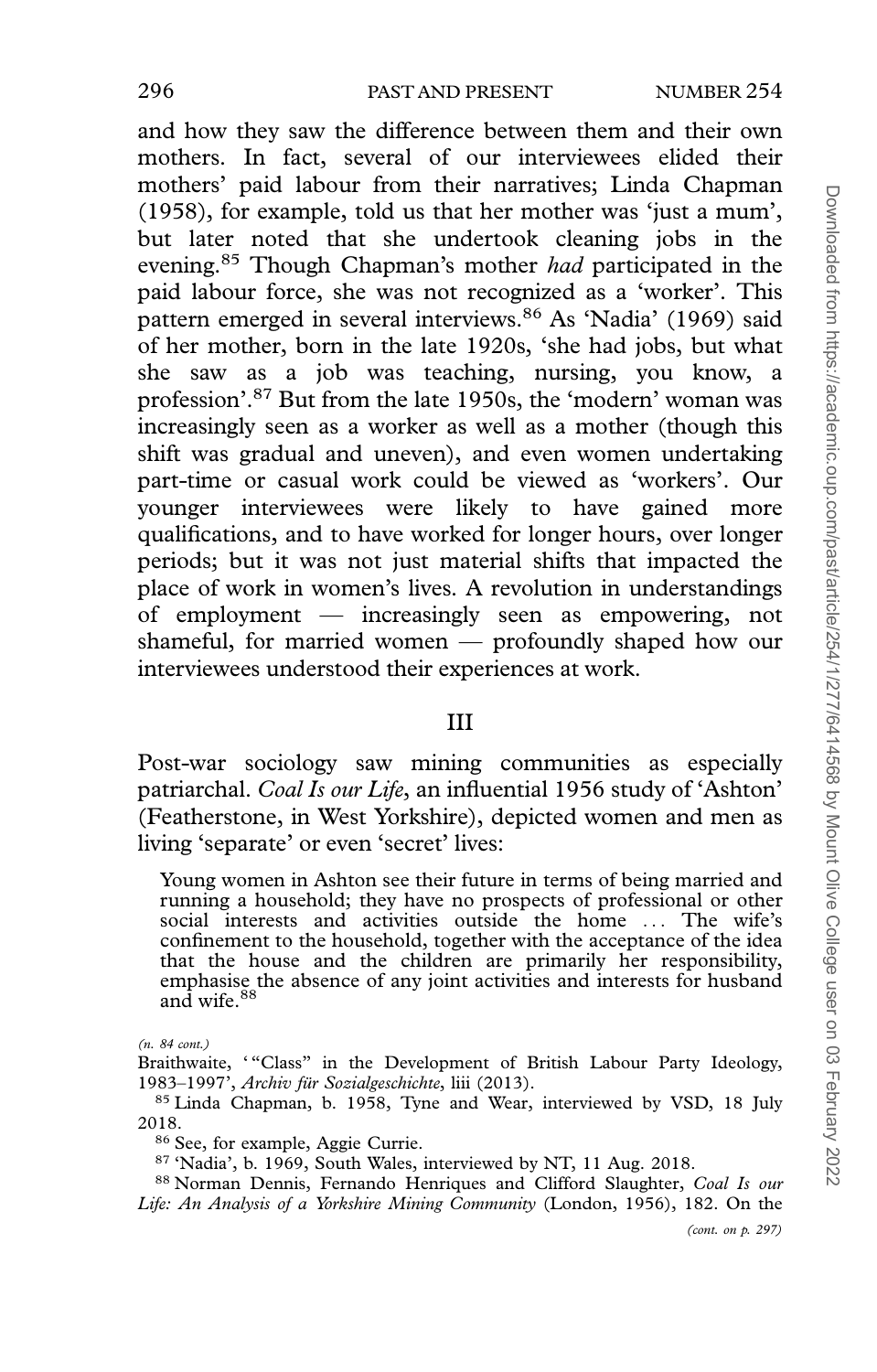But in the post-war decades, it was less and less the case that mining communities retained a distinctive culture, as regional differences shrank in a period of increasing centralization in government and mass media, and of ever-greater consumerism and mobility.89 Miners' wives increasingly worked outside the home. And mining communities, like the rest of Britain, witnessed the impact of new discourses of 'companionate' marriage, which became progressively more normative among working-class families after 1945, and which, indeed, had roots in inter-war working-class culture.<sup>90</sup> The state and the apparatus of advice literature and marriage guidance counselling encouraged working-class couples to see marriage idealistically, as a relationship of 'companionate' partners, equally committed to each other's sexual pleasure and to the home and family; 'love' was reconfigured, and was now supposed to entail 'understanding' one's spouse and 'cultivating their development'.91 Huge house-building projects (private and council), smaller families, affluence and growing domestic leisure opportunities made more 'companionate' or 'mutualist' marriages increasingly possible, and all these developments impacted mining communities.<sup>92</sup> Historians have highlighted the shortcomings of mutualism, particularly its 'different but equal' model which, in practice, meant inequality and

(n. 88 cont.)

influence of the book, see Tim Strangleman, 'Mining a Productive Seam? The Coal Industry, Community and Sociology', Contemporary British History, xxxii (2018).

<sup>89</sup> Helen Smith, 'Working-Class Ideas and Experiences of Sexuality in Twentieth-Century Britain: Regionalism as a Category of Analysis', Twentieth Century British History, xxix (2018).

<sup>90</sup> Janet Finch and Penny Summerfield, 'Social Reconstruction and the Emergence of Companionate Marriage, 1945–59', in David Clark (ed.), Marriage, Domestic Life and Social Change: Writings for Jacqueline Burgoyne 1944– 88 (London, 1991); Marcus Collins, Modern Love: An Intimate History of Men and Women in Twentieth-Century Britain (London, 2003); Claire Langhamer, The English in Love: The Intimate Story of an Emotional Revolution (Oxford, 2013); on the inter-war years, see also Simon Szreter and Kate Fisher, Sex Before the Sexual Revolution: Intimate Life in England 1918–1963 (Cambridge, 2010).

<sup>91</sup> Claire Langhamer, 'Love, Selfhood and Authenticity in Post-War Britain', Cultural and Social History, ix (2012), 292–3.

 $92$  Ben Jones, The Working Class in Mid Twentieth-Century England: Community, Identity and Social Memory (Manchester, 2012); Lynn Abrams, Barry Hazley, Valerie Wright and Ade Kearns, 'Aspiration, Agency, and the Production of New Selves in a Scottish New Town, c.1947–c.2016', Twentieth Century British History, xxix (2018).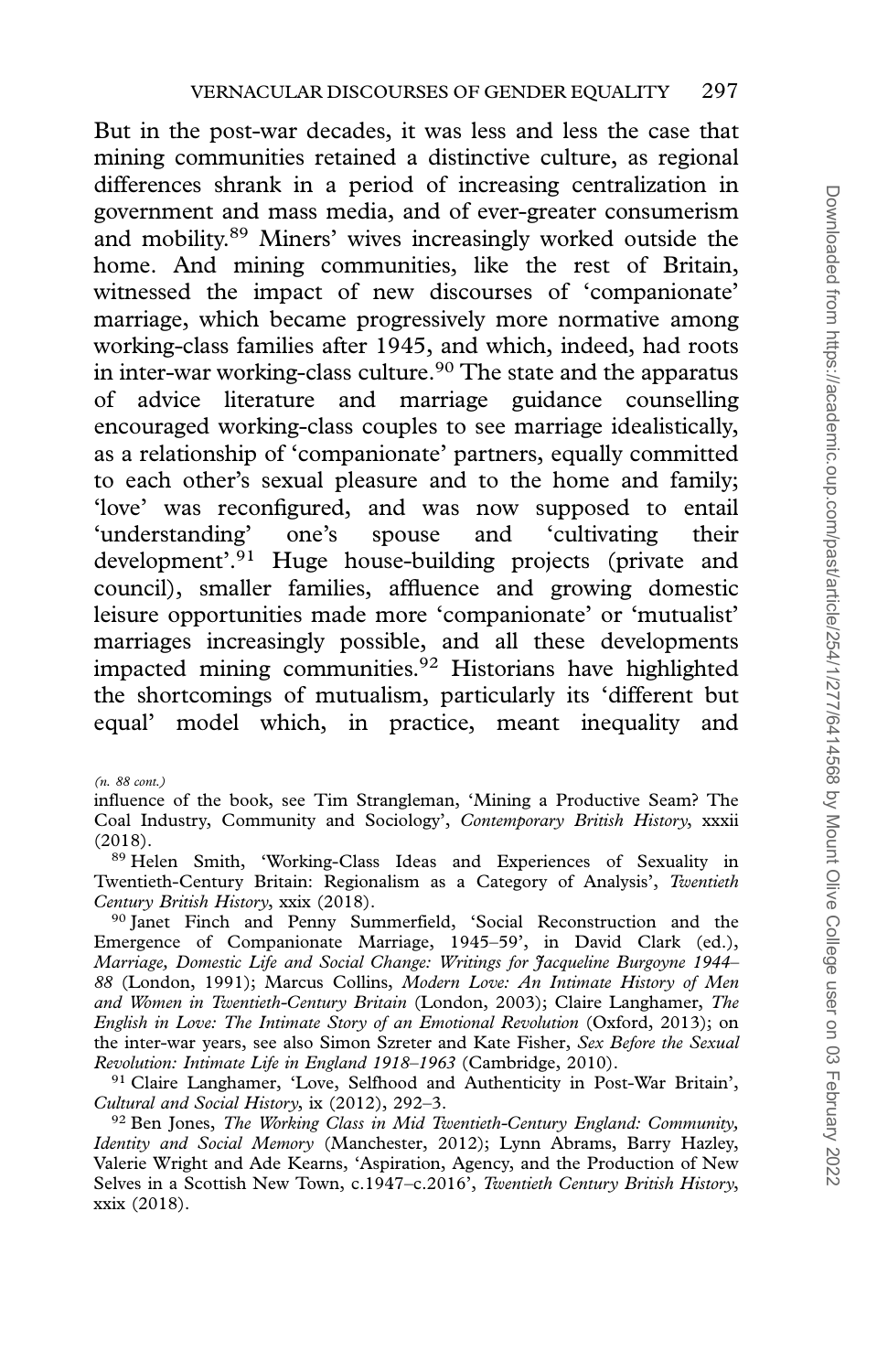frustration for many women; Claire Langhamer argues that the unfulfilled promises of companionate marriage were a key reason for the rise in divorce rates in the 1970s and 1980s.<sup>93</sup> We do not take issue with these arguments, but we suggest that we must also recognize that the ideal of companionate marriage was popular because it inscribed a new, more egalitarian way of imagining relations between the sexes.

Many of our interviewees suggested that marriage should be based on love and companionship. Joan Holden (1937) remembered that as a young woman, she got engaged to her childhood sweetheart because it was 'expected' of her, but realized she did not love him and broke it off.94 Kathleen Court (1943) spoke with regret of the fact that, although her first husband was a 'nice man' and a good provider, they did not love each other; once their children were grown up, she left him.<sup>95</sup> Many knew that the expectation of love within marriage was not one which had always been available to their mothers and grandmothers.96 'Theresa Gratton' (1955) recalled of her grandmother's second marriage: 'it was a marriage out of necessity; he would have been a single man in need of a wife and she was a widow, in need – with three kids'. 'We talk about love', Theresa said, but 'that's what happened in those days'.97 Linda Chapman (1958) commented similarly of her grandparents: 'they were just two people who'd put their eggs in the same pot. And life was hard, and there was no, sort of, I dunno, no time for them to have fun or do things together'.<sup>98</sup> These examples all demonstrate just how aware our interviewees were of the extent to which material shifts had fundamentally altered the possibilities of women's lives.

Our interviewees saw the patriarchal marriages described in Coal Is our Life as a thing of the past (or a sad hangover from days gone by). Many used the term 'traditional' to describe their parents' relationships. Christine Harvey (1950), for example, said her parents had a 'very traditional set-up': her mother ran

93 Langhamer, English in Love.

<sup>94</sup> Joan Holden, b. 1937, Lancashire/Yorkshire, interviewed by VSD, 23 July 2018.

<sup>95</sup> Kathleen Court.

<sup>96</sup> See Davis, Modern Motherhood, 186–7.

<sup>97</sup> 'Theresa Gratton', b. 1955, north-east England, interviewed by FSB, 22 Feb. 2020. See also Rita Wakefield.

<sup>98</sup> Linda Chapman.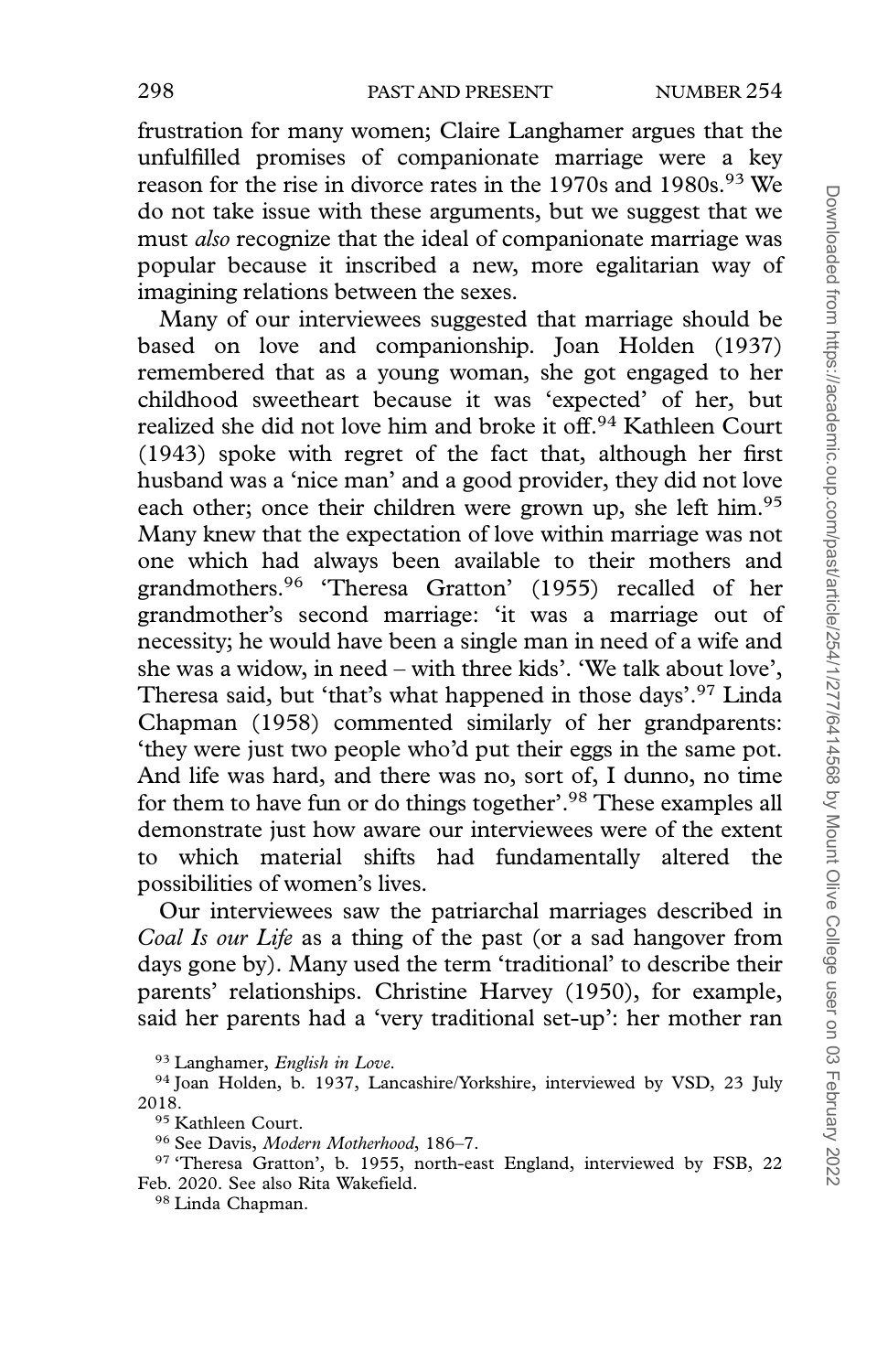the household and had the final say over decisions relating to the children; her father was the breadwinner.<sup>99</sup> Sue (1956), from Kent, thought that for her grandparents' generation, 'it was a man's world, and — and what the man said went'; but, she said, 'I didn't want it to be like that'.100 Similarly, Linda Chapman recalled her father 'telling my mum that he could hand her notice in at work if he wanted to — he was very old-fashioned'; but then said she and her husband had always been '50/50 kinds of people'.101 Christine Worth (1952) contrasted her parents' 'very traditional set-up' — 'men in charge and women supportive'; mum 'knew her place' — with what she explicitly saw as her own 'modern' attitudes towards women's autonomy within marriage.<sup>102</sup> 'Theresa Gratton' worked outside the home and got involved in local politics while her children were young because, she said, she needed something for herself — 'my time' — but she noted that this brought her into conflict with her 'far more traditional' mother-in-law.103 It was important to these women to construct themselves as 'modern', and modernity meant autonomy for wives and more 'equal' relationships.

Sociologists in the post-war decades constructed a powerful narrative of growing equality within marriage. Michael Young and Peter Willmott's influential Family and Kinship in East London (1957) spoke of a 'new kind of companionship between man and woman'; this claim was echoed in many further studies, and gained much public prominence, for example in the BBC documentary Marriage Today (1964).<sup>104</sup> In distinguishing between 'traditional', patriarchal marriages and 'modern', supposedly more egalitarian ones, interviewees echoed this social-science discourse. Young and Willmott's work has been widely critiqued as impressionistic and politically inflected, but

<sup>99</sup> Christine Harvey.

<sup>100</sup> Sue. See also Lorraine Walsh and her sister Linda Finnis, b. 1952, Kent, interviewed by FSB, 3 July 2018.

<sup>101</sup> Linda Chapman.

<sup>102</sup> Christine Worth, b. 1952, Derbyshire, interviewed by NT, 2 Aug. 2018.

<sup>103</sup> 'Theresa Gratton'.

<sup>&</sup>lt;sup>104</sup> Michael Young and Peter Willmott, Family and Kinship in East London (London, 1957), 96; Colin Rosser and Christopher Harris, The Family and Social Change: A Study of Family and Kinship in a South Wales Town (London, 1965), 205; Pearl Jephcott, with Nancy Seear and John H. Smith, Married Women Working (London, 1962), 91; Marriage Today, part 4, 'Intimate Union', 30 Sept. 1964, <[https://www.bbc.co.uk/iplayer/episode/p013vg9y/marriage-today-intimate](https://www.bbc.co.uk/iplayer/episode/p013vg9y/marriage-today-intimate-union)[union](https://www.bbc.co.uk/iplayer/episode/p013vg9y/marriage-today-intimate-union)>.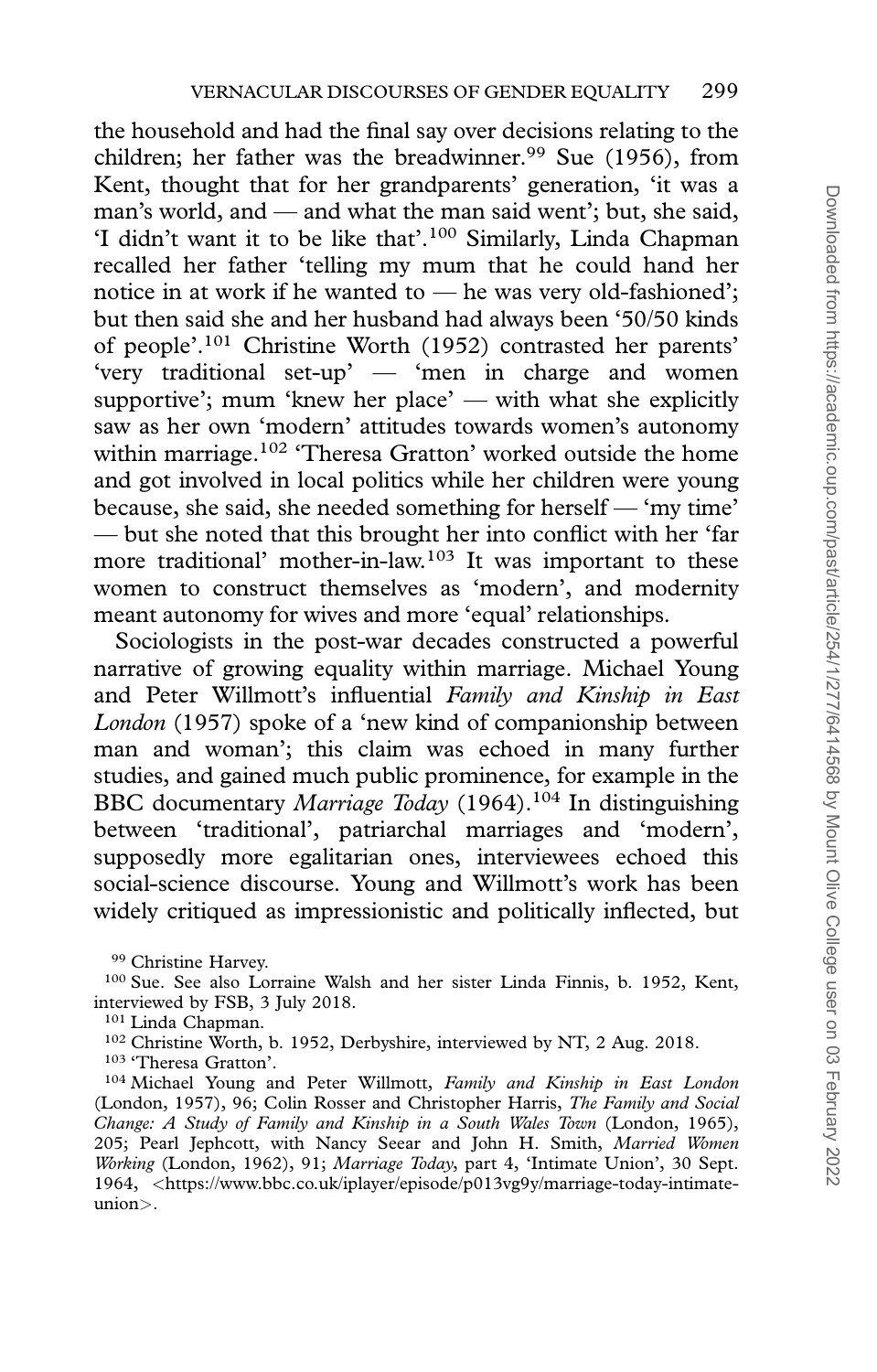their impression of growing equality between husbands and wives was not entirely baseless.<sup>105</sup> Given the pervasiveness of social-science-inflected discourses linking modernity with gender equality, it seems likely that these discourses both reflected and shaped changing popular understandings of equality in marriage.

Our interviewees insisted that women could take primary responsibility for the home and children without this necessarily denoting 'inequality'. Lorraine Walsh (1959) and her sister Linda Finnis (1952) described their parents' relationship as very 'traditional': their mother did the housework and childcare, as well as having part-time jobs.<sup>106</sup> Lorraine and Linda were both mainly mothers and housewives, doing very little work outside the home after the births of their children. But both agreed that their marriages were different to their parents': they had autonomy, and more close, communicative and 'equal' relationships. Linda thought that 'mum and dad's thing, it was a dying breed, after that generation'. Lorraine agreed. She recalled that when she first moved to Ramsgate from nearby Northbourne with her husband, she 'used to go home [to her parents' house] a lot', and remembered her father 'saying to my mum, I wouldn't have that'. But both Lorraine and Linda said their husbands would never have attempted to assert their control by stopping their wives from going away in this manner. Lorraine felt their mother did not really have a 'life for herself'; but both sisters agreed things were different for them. Most of our interviewees took primary responsibility for the home, whether or not they were also in paid work; however, the division of paid and unpaid labour simply did not seem like the most salient question to many when assessing the egalitarianism of marriages. Autonomy was a more critical factor.

Interviewees who had moved into a more middle-class milieu through education and/or work were more likely to interpret a question about equality between husbands and wives as relating to housework. This came out most explicitly in our interview with mother and daughter Joan (1937) and Shelan Holden

<sup>106</sup> Lorraine Walsh and Linda Finnis.

<sup>&</sup>lt;sup>105</sup> For critiques, see Jennifer Platt, Social Research in Bethnal Green: An Evaluation of the Work of the Institute of Community Studies (London, 1971); Jon Lawrence, 'Inventing the "Traditional Working Class": A Re-Analysis of Interview Notes from Young and Willmott's Family and Kinship in East London', Historical Journal, lix (2016).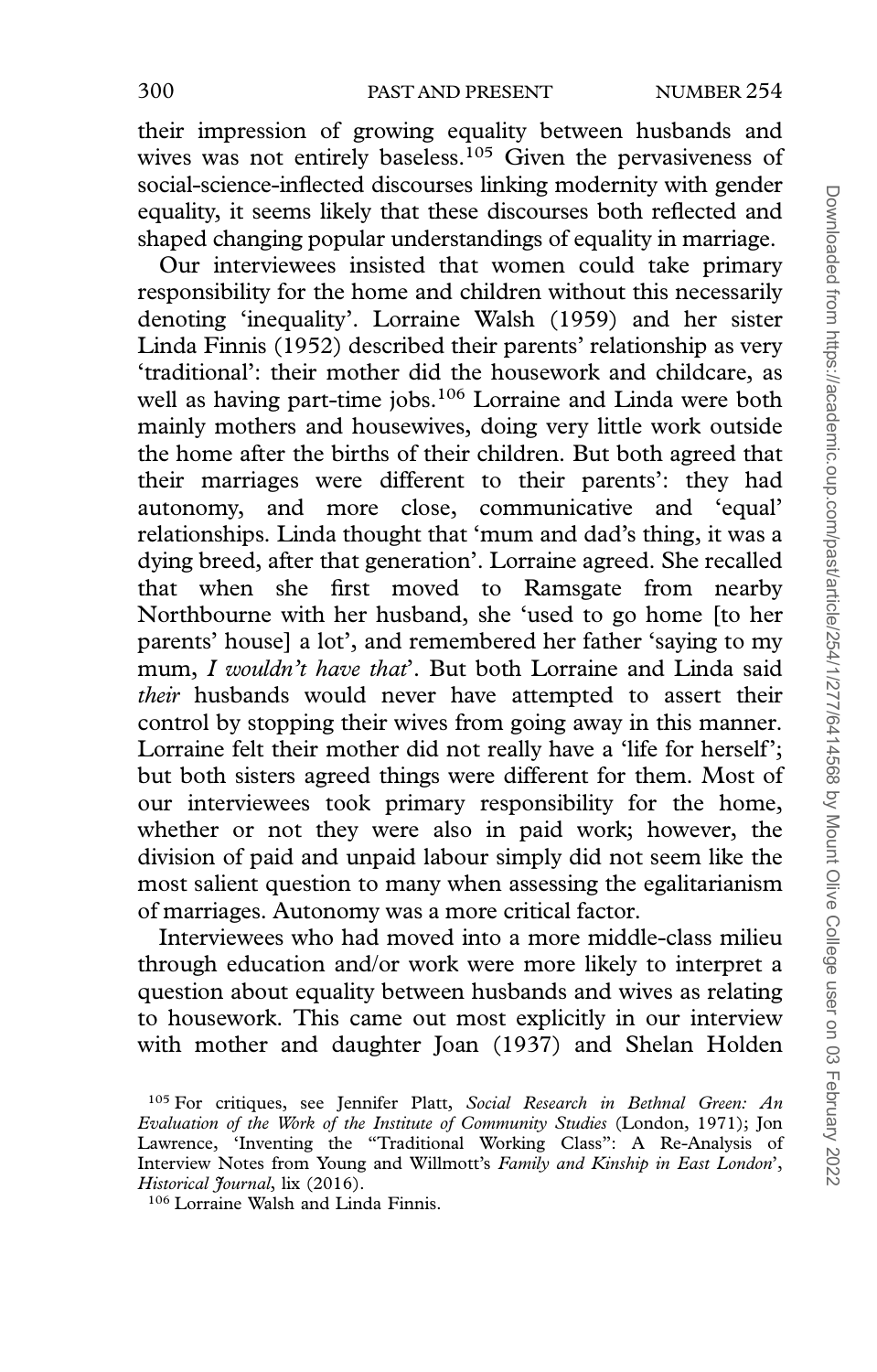(1970). Miner's wife Joan, one of the oldest interviewees in our sample, said that she felt her marriage was equal, but Shelan, who had had a career in counselling and domestic violence services, and was doing a BA in women's studies, history and sociology, felt differently. She interjected, 'you were in what you saw as a complete — as an equal relationship, but I saw it as hugely, erm, sexist', adding that 'what he said went, and you just seemed to just go along with it'. Shelan perceived her parents to have occupied roles within their marriage that were heavily stereotyped by gender, and voiced disquiet about the fact that, as she saw it, her mother was always expected to go around 'sweeping up after him'. Joan, however, responded, 'it was done together. Everything we did was together'.107 Here we see education, class and generation at play. The oldest women in our sample were only a few years younger than the youngest in Simon Szreter and Kate Fisher's oral history study of couples who married between the 1920s and early 1960s. In Joan's testimony, we see echoes of Szreter and Fisher's finding that 'sharing' their activities outside of work was profoundly important to many couples in these generations, demonstrating the persistence of mid-century understandings of equality in marriage for some of the older women we spoke to.<sup>108</sup> Joan valued equality-as-sharing.<sup>109</sup> To Shelan, this seemed inadequate as a conceptualization of 'equality': she insisted that women must have a voice and a say in decisions, and that wives should be more than their husbands' helpmates.

Just as many interviewees framed women's equality in general as being about voice, respect and autonomy, so, when assessing the equality of women within marriage, for many, the criteria were the same. Adrienne C. (1956) illustrated this assumption when she responded to a question about whether her marriage was more equal than her parents' with the words, 'equal as in decisions and things?'110 Maureen Coates presented her marriage with Jim as egalitarian on the grounds that he 'always

<sup>107</sup> Joan Holden and her daughter Shelan Holden, b. 1970, both Lancashire/ Yorkshire, interviewed by VSD, 23 July 2018. See also Tracey Bell, b. 1971, Nottinghamshire, interviewed by VSD, 12 June 2018 (Tracey was a miner's daughter and later a teacher).

<sup>109</sup> Joan Holden. Carole Hancock, born in 1938, articulated a similar understanding of the relationship between equality and sharing.

<sup>110</sup> Adrienne C.

<sup>&</sup>lt;sup>108</sup> Szreter and Fisher, Sex, ch. 5.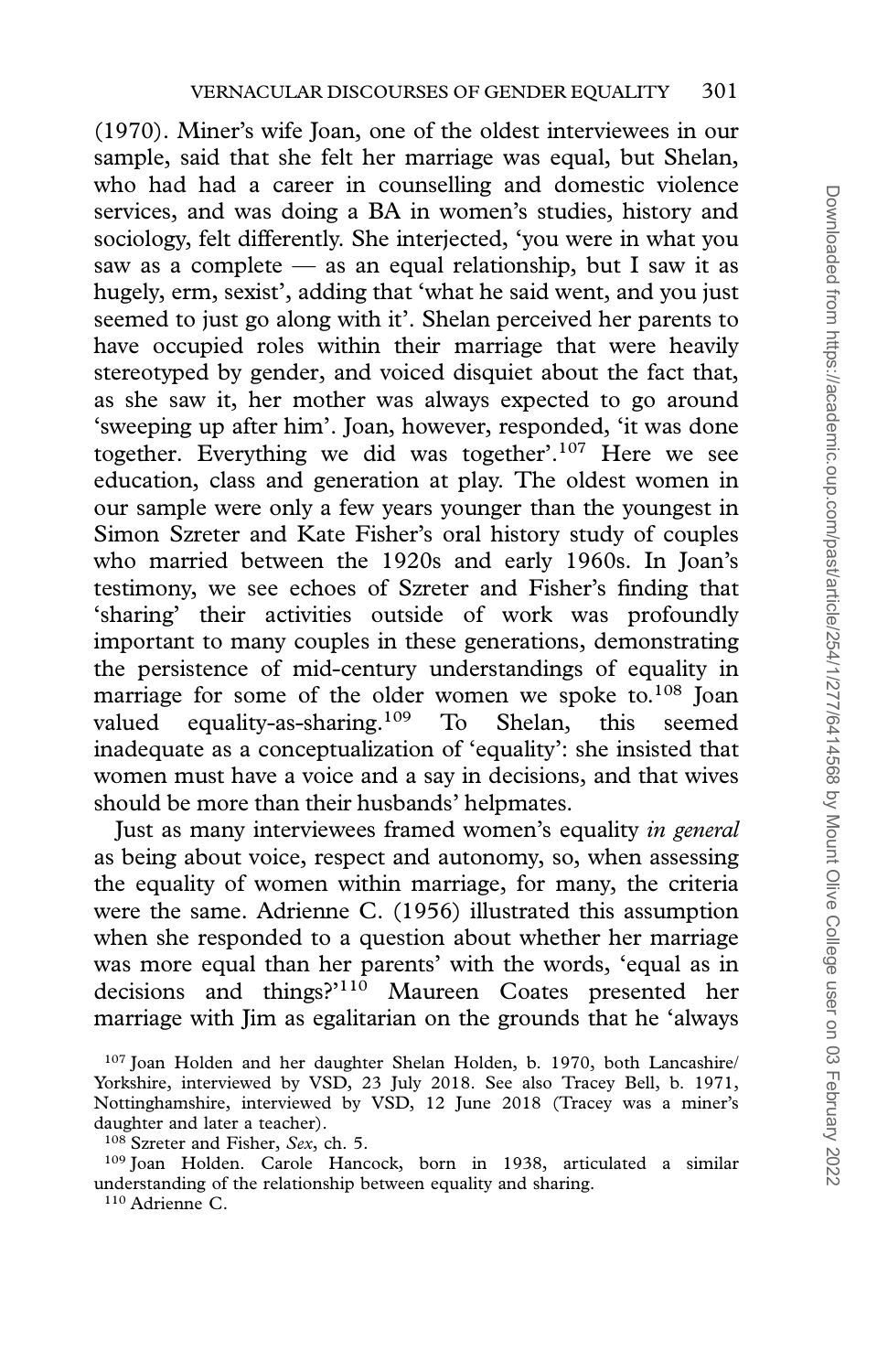backed me, whatever I wanted to do'; she said he would never have stopped her going out on her own.<sup>111</sup> Conversely, Liz French (1950), a shop steward in Kent, remembered her trade union activist husband Terry being very unhappy when she first went away to a union course in Manchester: he rang up the bar where the group congregated in the evenings to 'check up' on her. But Liz said that she was determined that her own marriage would be different to her parents': 'I didn't want to be in front of him, didn't want him to be downtrodden, I wanted us to be equal partners'. She attempted to assert her right to autonomy within her marriage; when Terry rang to check on her, she hung up on him.112 This understanding of equality-as-autonomy did not precisely match up with the forms of equality socialist and radical feminists fought for in the 1970s and 1980s: nevertheless, this was what mattered to many of our interviewees; they sought to achieve it in their own marriages, and many, though not all, felt they had.

Several interviewees described their decision to divorce their husbands as stemming from a desire — or need — to experience the 'world out there'. As Pauline C. (1949) put it, 'I wanted to — I remember during the marriage wanting to learn more [...] — I knew there was like a world out there [...] — I wanted to do something'.113 Jean Shadbolt described her own increasing desire to be more than just her husband's helpmate, recalling that in the late 1960s when she married her first husband, he told her 'if you don't wash my shirts properly I'll take 'em to me mother's'; she then told us that if he had said that twenty years later she would have 'wrapped his shirt around his neck'.<sup>114</sup> 'Polly' (1944) recalled with regret that her first marriage was a profoundly unequal one: she was 'financially dependent' on her husband and he did not want her to have any 'emotional freedom'; eventually, in the early 1970s, she left him.<sup>115</sup> Many divorcees (including Polly) subsequently remarried or entered long-term relationships: the growth in divorce after 1969 was not a rejection of the idea of marriage, but rather driven by many

<sup>111</sup> Maureen Coates.

<sup>112</sup> Liz French.

<sup>113</sup> Pauline C., b. 1949, north-east England, interviewed by VSD, 19 Nov. 2018; see also 'Pippa Morgan'.

<sup>114</sup> Jean Shadbolt, b. 1948, Nottinghamshire, interviewed by NT, 23 Aug. 2018.

<sup>&</sup>lt;sup>115</sup> 'Polly', b. 1944, Lincolnshire/Nottinghamshire, interviewed by NT, 7 Nov. 2018.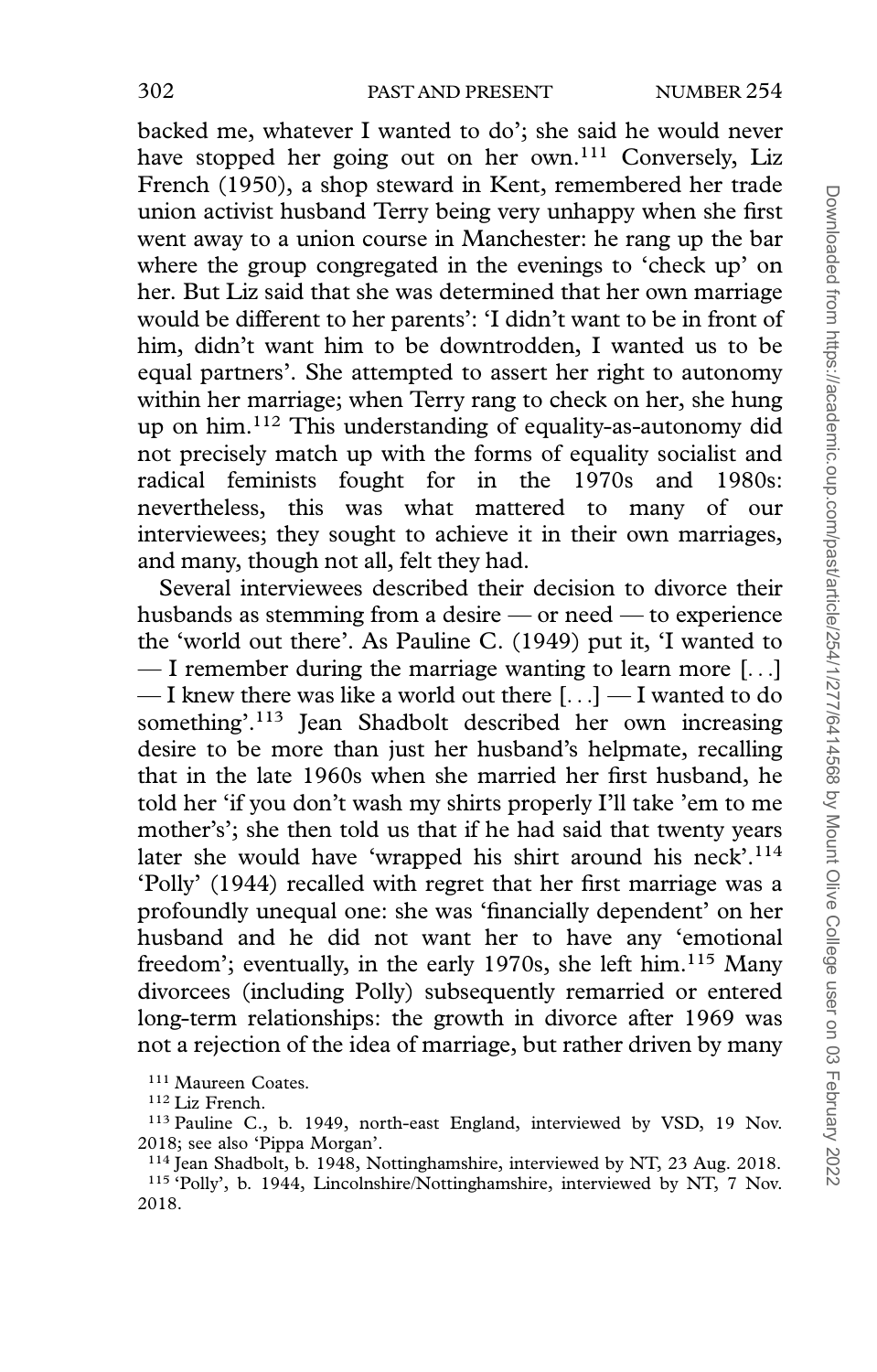women's desire to have relationships that met their aspirations for more autonomy and self-fulfilment.<sup>116</sup> The model of equality within marriage which became prevalent among interviewees born in the 1940s, 1950s and 1960s emphasized that wives should have a voice, and should be able to do what they wanted and have a 'life' of their own. This vision was likely to seem inadequate to contemporary feminists concerned with the equal division of labour, and equal pay and opportunities. Nevertheless, it was on these terms that growing numbers of working-class women who married from the late 1950s onwards evaluated the equality (read as 'modern') or 'traditionalism' of marriages; and most saw themselves as on the side of 'modernity'. Over time, understandings of equality continued to change; the youngest in our sample, born from the late 1960s onwards, were more likely to work outside the home when their children were preschool age, and were also more likely to expect more help from their male partners around the house — even if they did not always get it  $-$  suggesting another significant generational shift.117

## IV

Just as marriage was changing, so were parenting styles. 'Progressive' child-rearing, which had grown in popularity in middle-class families in the inter-war period, was increasingly taken up by working-class families, too, after  $1945$ <sup>118</sup> Men increasingly adopted the new ideal of 'family-centred masculinity', and mothers were encouraged to embrace the 'child-centred' parenting methods of psychologists like John Bowlby, Donald Winnicott and Benjamin Spock.119 From the 1960s onwards, there was a 'permissive' shift that changed 'what children can do, how they are listened to, and what adults can

<sup>116</sup> See Jane Lewis, The End of Marriage? Individualism and Intimate Relations (Cheltenham, 2001); Langhamer, English in Love.

<sup>&</sup>lt;sup>117</sup> Rachel Johnson, b. 1970, and Kerry Smith, b. 1972, both Nottinghamshire, interviewed by NT, 23 Aug. 2018; 'Nadia'.

<sup>118</sup> Laura Tisdall, 'Education, Parenting and Concepts of Childhood in England, c.1945 to c.1979', Contemporary British History, xxxi (2017); Christina Hardyment, Dream Babies: Child Care from Locke to Spock (London, 1983); Davis, Modern Motherhood.

<sup>&</sup>lt;sup>119</sup> On fathers, see Laura King, Family Men: Fatherhood and Masculinity in Britain, 1914–1960 (Oxford, 2015); Roberts, Women and Families, 154. On mothers, see Davis, Modern Motherhood, ch. 5; Shapira, The War Inside.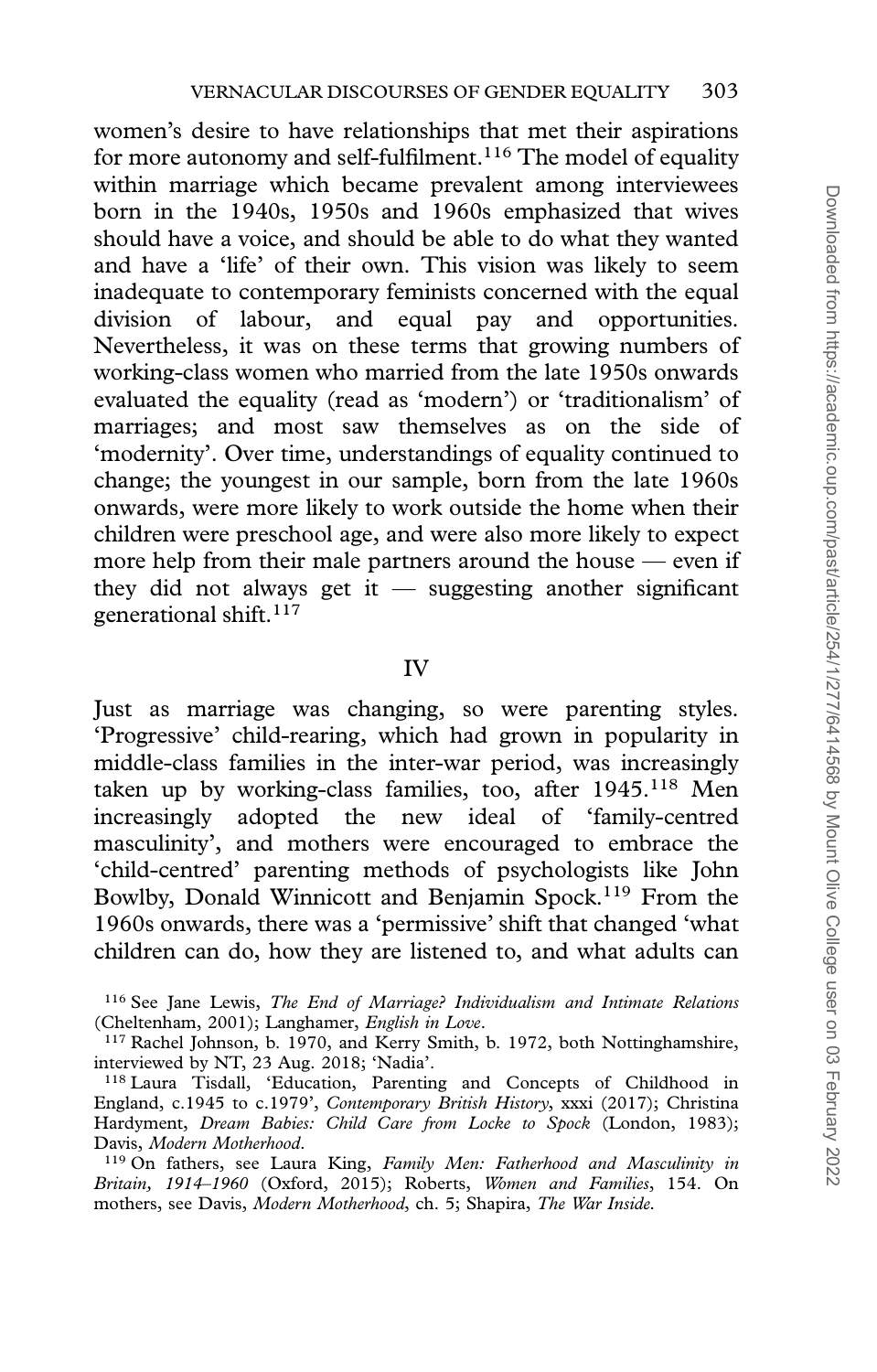do legally to control them'.120 This was underpinned by a new conception of the 'autonomous child body and psyche', which posited childhood as the site of the creation of interiority and individuality.121 Many working-class parents in the 1960s and 1970s came to value a greater openness, and a more friend-like and playful relationship with their children.122 Many celebrated the fact that greater 'affluence' meant their teenage children could enjoy more leisure and more freedom.123 Feminists and historians have critiqued child-centred mothering, suggesting it ignored the needs of mothers themselves and promoted a limited view of the child; but, while not dismissing these criticisms, we argue that child-centred and permissive forms of parenting represented — and promoted — a new emphasis on the individual and on (a particular version of) equality that was also transforming women's position within the family.124

Many of our interviewees highlighted the importance of staying at home when their children were small, echoing Bowlby and Winnicott's focus on maternal attachment. Many also emphasized, as Spock urged, warmth, flexibility and the importance of being led by the individual child's needs; they talked about playing more and showing more affection and love.125 Several explicitly framed this as new: Mary Hole (1935) recalled that when she was a child, parents 'didn't show any love to you': they were a 'different kind of people then'. Mary said she had brought up her children (born in 1962 and 1968) 'a lot different':

I can remember my mother just being there, and sewing and cutting things out, and I used to be with her, sometimes I remember sitting,

<sup>120</sup> Mathew Thomson, Lost Freedom: The Landscape of the Child and the British Post-War Settlement (Oxford, 2013), 1; see also Deborah Thom, "Beating Children Is Wrong": Domestic Life, Psychological Thinking and the Permissive Turn', in Lucy Delap, Ben Griffin and Abigail Wills (eds.), The Politics of Domestic Authority in Britain since 1800 (Basingstoke, 2009); Carolyn Steedman, Strange Dislocations: Childhood and the Idea of Human Interiority, 1780–1930 (Cambridge, Mass., 1995).

<sup>121</sup> Thom, "Beating Children"', 261.

<sup>122</sup> John Newson and Elizabeth Newson, Patterns of Infant Care in an Urban Community (Harmondsworth, 1965), 237–49. See also Roberts, Women and Families, 159–60.

<sup>123</sup> Selina Todd and Hilary Young, 'Baby-Boomers to "Beanstalkers": Making the Modern Teenager in Post-War Britain', Cultural and Social History, ix (2012). <sup>124</sup> For critiques, see Tisdall, 'Education, Parenting'.

<sup>125</sup> Maureen Coates; Christine Worth; Linda Conway; Colette Butterly, b. 1968, Nottinghamshire, interviewed by NT, 8 Nov. 2018.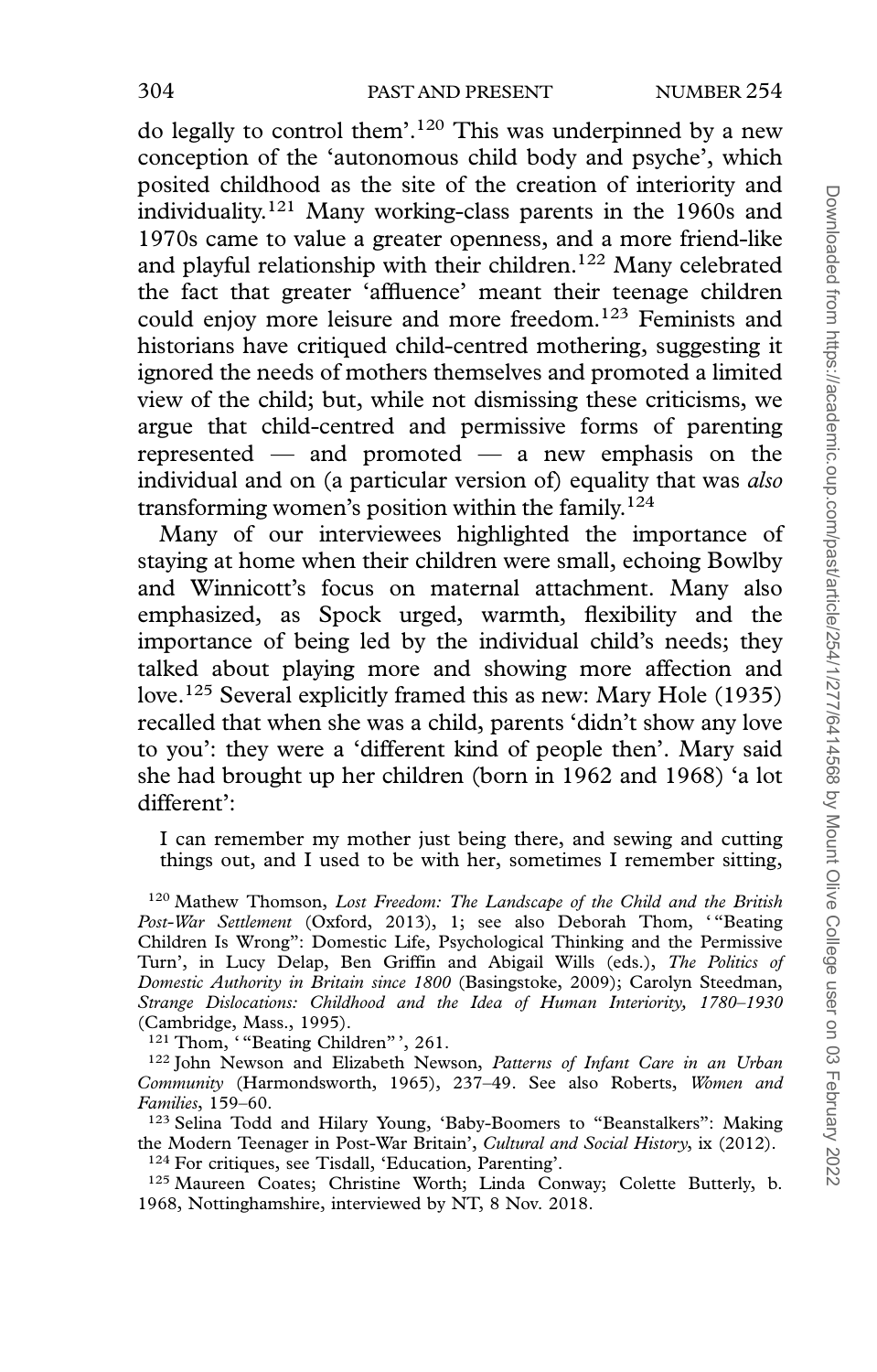like, by the fireplace with my sister making rag mats and — and things like that, but  $\hat{I}$  can't remember really being really involved with my parents much, like I've been with — with ours.<sup>126</sup>

Similarly, 'Veronica' (1946) recalled that 'my mother never showed me any affection whatsoever, and I always showed my children affection'; Polly (1944) said she wanted her children to have 'the love that I felt I didn't get'.<sup>127</sup> Love was now supposed to be at the heart of family relationships, and meant not simply providing for, but also being 'involved' with, one's children.

Many interviewees recalled that it was normal when they were growing up for children to be 'seen but not heard': the attitude was 'tidy 'em away so that you can have your fun', recalled Christine Worth  $(1952).<sup>128</sup>$  This attitude gradually became less pervasive, though Colette Butterly (1968) still recalled that growing up in the 1970s and early 1980s, 'you were asked a few questions about what kind of day you had at school, and whatever, but the majority of the time your parents just spoke'.<sup>129</sup> Those interviewees who recalled that they were encouraged to develop and voice their opinions as children often framed this as a more 'modern' approach to parenting.130 And among those who had been brought up to be 'seen but not heard', almost all wanted to do things differently with their own children. Colette wanted her daughter 'to be able to have a voice, and to  $-$  to be heard, and to be  $-$  to say what she wants to say and to be listened [to]'.<sup>131</sup> Listening to children meant taking each child seriously as an individual, and several interviewees talked of the importance of seeing the 'different qualities' of each individual child.132 Adrienne C. (1956) recalled that her childhood home was 'very busy, and very little time for individual needs', but said she had been

- <sup>130</sup> Janie Robertson; Kathleen Court; 'Nadia'; Anne Kirby.
- <sup>131</sup> Colette Butterly. See also 'Polly'.
- <sup>132</sup> Lorraine Walsh and Linda Finnis.

<sup>126</sup> Mary Hole, b. 1935, and her daughters Angela Jones, b. 1965, and Jennifer Llewellyn, b. 1962, all South Wales, interviewed by VSD, 2 Aug. 2018; see also Christine Worth.

<sup>&</sup>lt;sup>127</sup> 'Veronica', b. 1946, Nottinghamshire, interviewed by NT, 29 May 2019; 'Polly'.

<sup>128</sup> Christine Worth. See also 'Veronica'; 'Pippa Morgan'; 'Joanne'; Maureen Coates; Pat Smith. Tellingly, in a public event we ran in Bannockburn in June 2019, one of the women attending recalled a culture of women, as well as children, being 'seen but not heard'.

<sup>129</sup> Colette Butterly.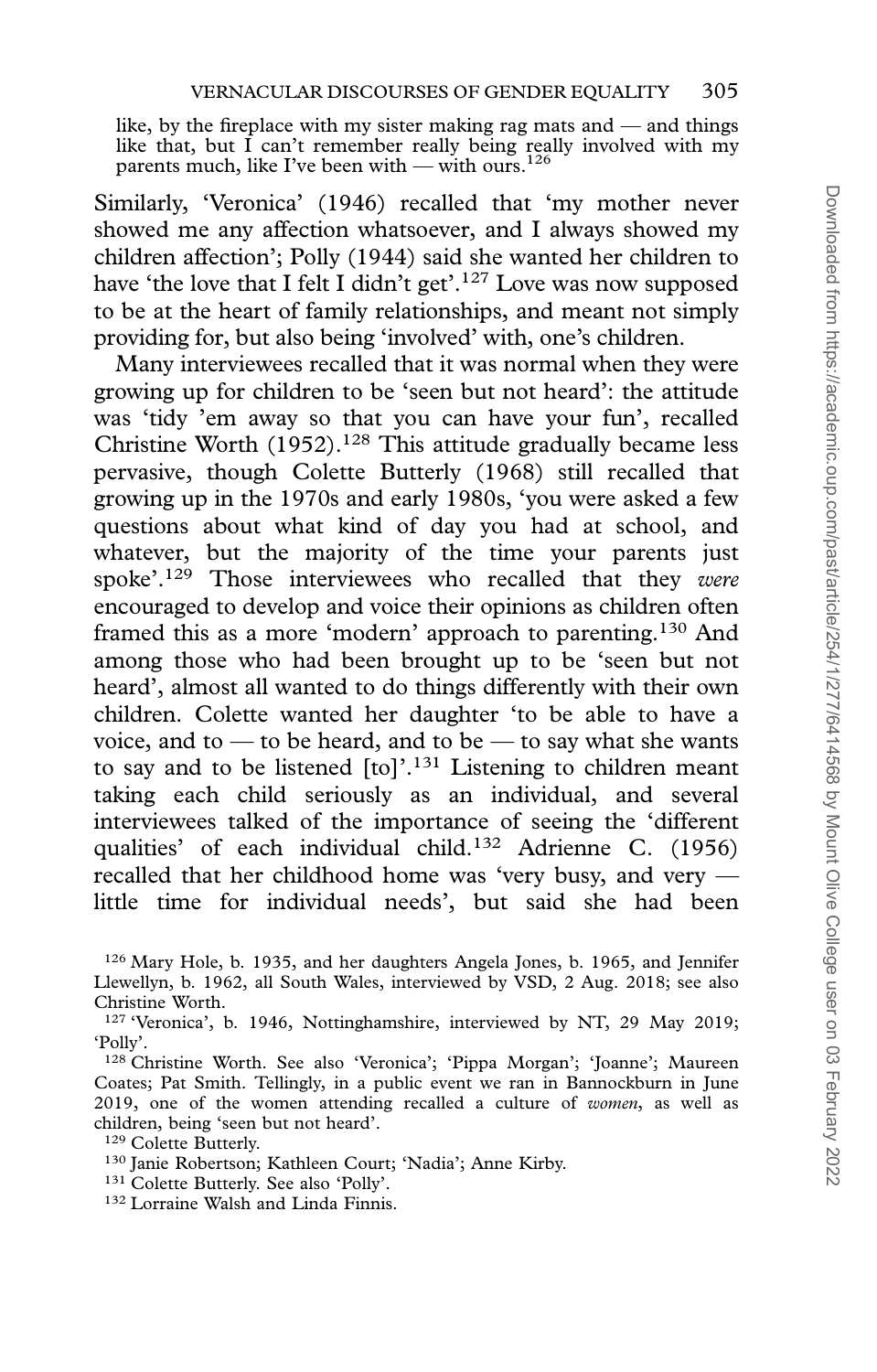determined to do things differently with her own children.<sup>133</sup> Individual expression and individual fulfilment, two touchstones of the psy-sciences, were thus at the heart of new parenting practices enacted by working-class women from the late 1950s onwards.

As we have seen, much has been made of the potential for the practice of 'child-centred' child-rearing to isolate and oppress mothers.134 But child-centred discourses pointed to a desire to recognize the individuality and personhood of children that was profoundly linked to the increased recognition of the individuality and rights of their mothers. Anne Watts (1949) captured the effect full-time motherhood could have on a woman's sense of self when she recalled running into an acquaintance who said she simply had not recognized Anne without her baby in tow: 'I thought, well what about me? [...] I came home and I really thought about that for days, and I thought, well, where am I, the individual? A (proto)-feminist literature in the 1960s and 1970s critiqued the isolation that childcare often engendered, and Anne may have been drawing on this to make sense of her own experience.135 Constructing this moment of epiphany within her narrative was a way for Anne to call attention to the injustice of the effacing of mothers' personhood, and this in itself was a powerful sign of the new assumptions about the rights of mothers that were beginning to take root in 1970s Britain.<sup>136</sup>

As parents wanted to have more open and friendly relationships with their children, they likewise often took a new attitude to discipline.137 Christine Worth (1952) recalled her father using his belt to discipline his children, but said she had not wanted to 'battle' with her own children.138 Many interviewees encouraged a new attitude to authority in general, as well as to their own authority as parents. 'Elizabeth Ann' (1943) felt that growing up, she had been too unquestioningly

137 Newson and Newson, Patterns of Infant Care, 237-49.

<sup>133</sup> Adrienne C.

<sup>134</sup> Tisdall, 'Education, Parenting'.

<sup>&</sup>lt;sup>135</sup> Hannah Gavron, *The Captive Wife: Conflicts of Housebound Mothers* (London, 1966); Ann Oakley, Housewife (London, 1974); and, famously, in the American context but also highly influential in Britain, Betty Friedan, The Feminine Mystique (New York, 1963).

<sup>136</sup> See Abrams, 'Liberating the Female Self'.

<sup>138</sup> Christine Worth.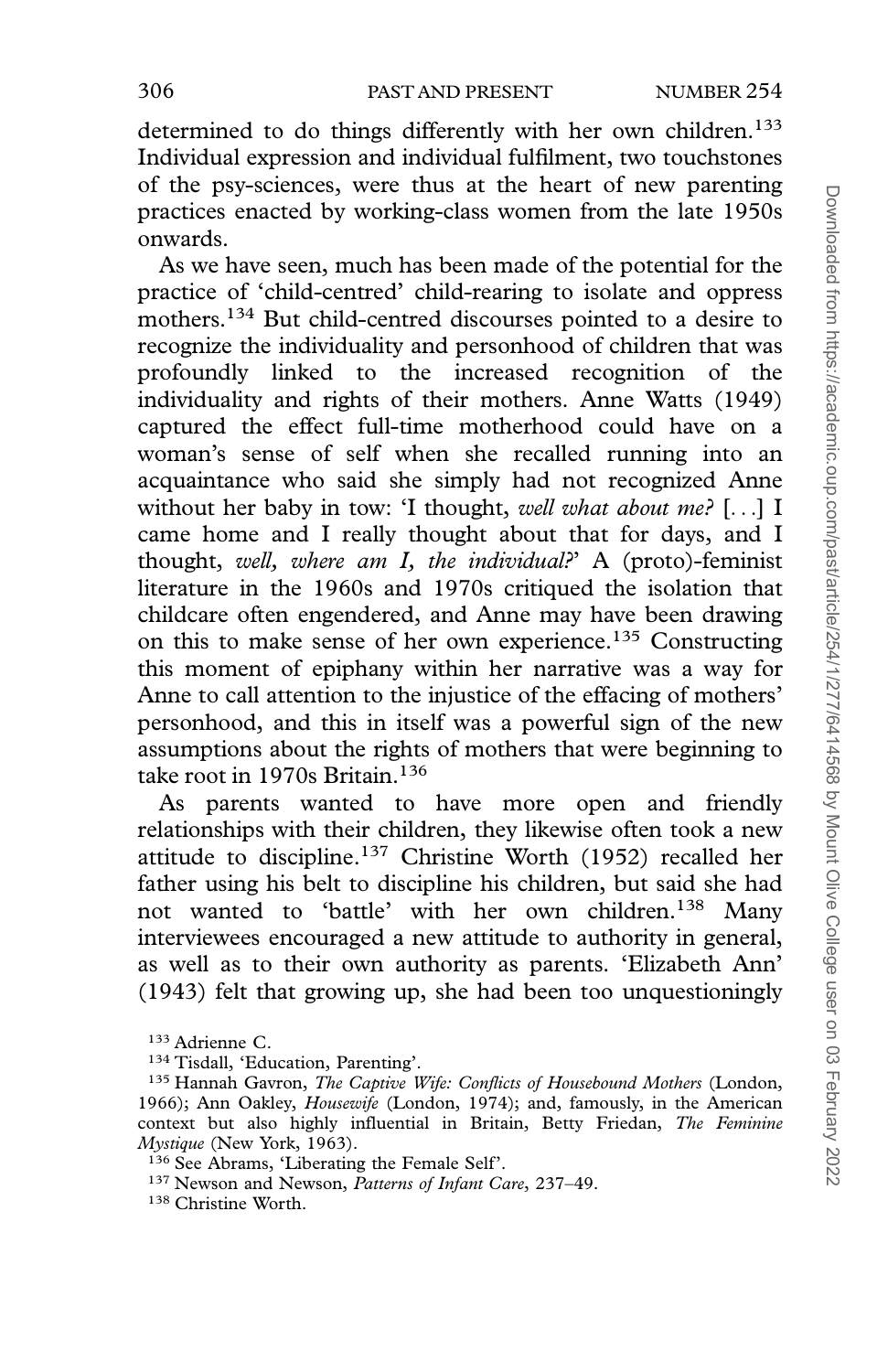accepting of authority, but said that she was 'determined — or trying anyway' to bring her own children up 'to be questioning, not to accept authority just because they were authority'.139 Tanya Dower (1967) said she brought her daughter up 'to question things, where my mother taught me perhaps not to do that', just to 'keep your head down'.140 This shift in attitudes to authority could have feminist implications, but it did not have primarily feminist roots; rather it was part of a larger shift in attitudes to authority and the individual, as deference to authorities and traditions of all sorts declined.

Many interviewees, echoing the psy-sciences, emphasized the importance of encouraging young people to be independent and broaden their horizons: to be who they wanted to be, and seek self-fulfilment. Some, like Anne Kirby (1955), thought their own parents had encouraged them to 'be themselves', and Anne saw her parents as 'very modern' in this regard (though she pointed out that she had encouraged her own children to be even *more* independent minded).<sup>141</sup> But many women felt they had been socialized with low expectations and limited horizons.<sup>142</sup> Alison Anderson (1959), who, as we have seen, had never imagined herself as a feminist, said,

when I was growing up, erm, you just thought, you were a wee girl, you knew that you were going to be a mum and keep house, and you never thought about a future or going out and getting a career for yourself, where now, cor blimey, when I was bringing mine up I was saying to them, oh — you can — the world's your oyster, you can go<br>and do what you want and be who you want.<sup>143</sup>

Jeanette McComb (1953) said similarly that she 'encouraged' her daughters 'to think about life outside the village, that there — there was a wider world out there', in a way her parents simply had not.<sup>144</sup> These women perceived clearly the cultural assumptions that constrained the lives of many women growing up in mid-twentieth-century Britain. They paid less attention to the structural inequalities of contemporary Britain, perhaps precisely because they were so deeply invested in a vision of

<sup>139</sup> 'Elizabeth Ann', b. 1943, South Wales, interviewed by VSD, 12 Aug. 2018.

<sup>140</sup> Tanya Dower.

<sup>141</sup> Anne Kirby.

 $142$  E.g. 'Polly'.

<sup>143</sup> Alison Anderson; see also Linda Conway.

<sup>144</sup> Jeanette McComb, b. 1953, West Midlands/Ayrshire, interviewed by VSD, 26 Sept. 2018; see also 'Chloe'; 'Joanne'.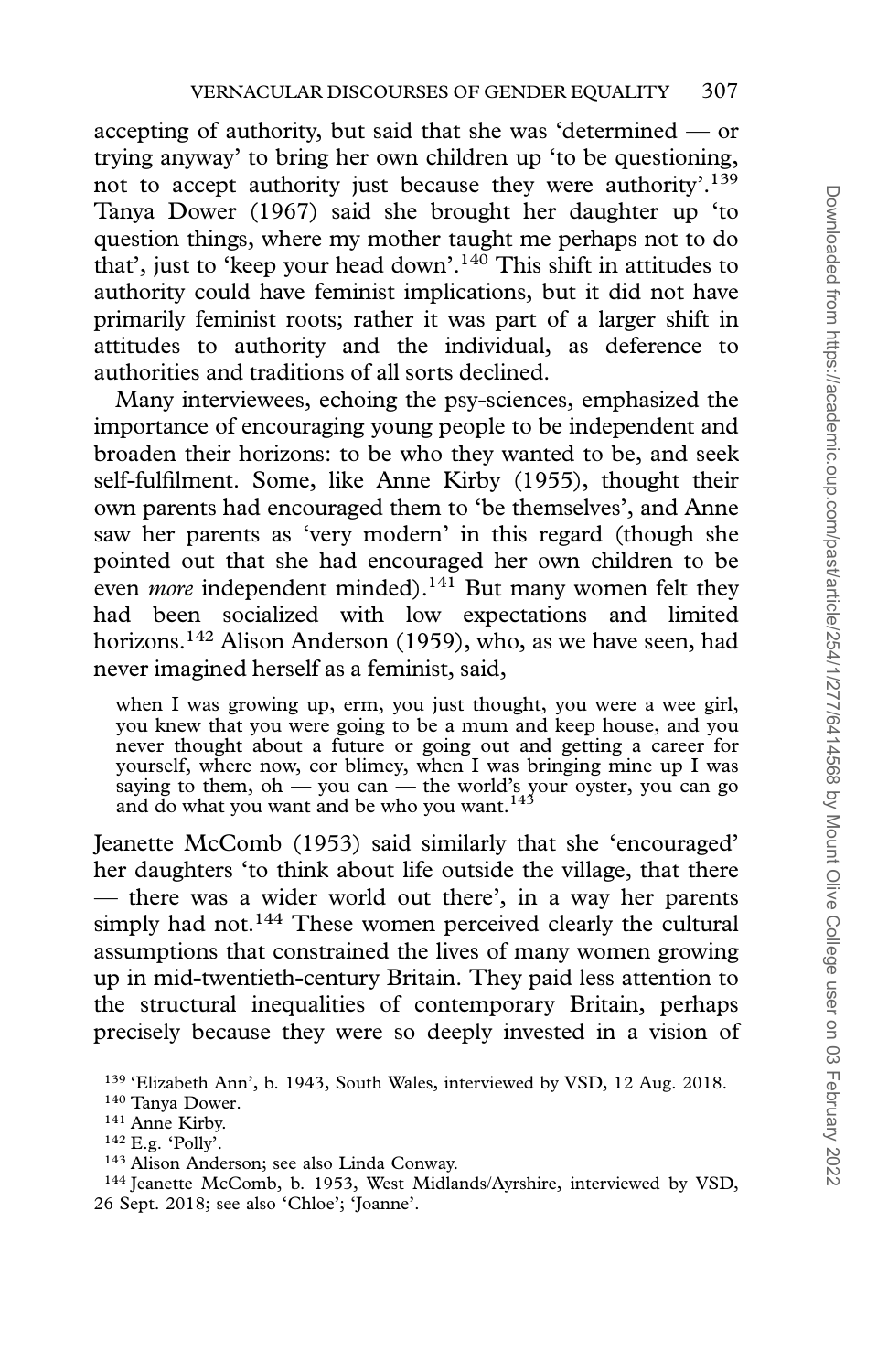individual self-actualization and opportunity for their own children.

Many of our interviewees recalled that their brothers were treated differently by their parents: boys were seen as 'special', were given no chores and were 'definitely freer'.145 Kay Case (1948) recalled being annoyed as a child because 'my mother favoured my brother'; looking back in her interview, though, she took a more sanguine view: 'it was more a case of, well women are brought up to do this and not the other'.<sup>146</sup> This was no longer the case, however, and almost all interviewees who had been treated differently to their own brothers said they had wanted to raise their own children in a more equal way. Kay, when asked whether she had divided chores equally between her own son and daughter, said, 'yes, I think I did'; she had encouraged both to learn to cook, and reported that she was doing the same, now, with her grandchildren. On reflection, Kay thought: 'maybe I wouldn't ask them to do exactly the same thing; I might say to the daughter, take the hoover round for me while I'm in work, and him, er, sweep the back yard'.<sup>147</sup> But she still felt it was important to give both chores. Equality was thus at the heart of new approaches to parenting from the 1960s onwards, even if, in practice, this did not mean girls and boys were always treated precisely the same.

In Family and Kinship in East London, Young and Willmott related the new, companionable marriages of the post-war period to 'a rise in the status of the young wife and children which is one of the great transformations of our time'.148 Many of our interviewees also linked the changed status of women and children: as we saw earlier, when Kay recalled the dominance of men within the family when she was young, she emphasized this affected children as well as women: 'my uncle said something to my aunty, it was done, and the children were, you know — the men were the boss'.149 Child-centred parenting ideologies drew attention to the development and expression of the self, and valued authenticity over authority. Our interviewees, like other

<sup>145</sup> Lorraine Walsh and Linda Finnis; 'Carol', b. 1969, South Wales, interviewed by NT, 19 June 2019; 'Elizabeth Ann'.

<sup>146</sup> Kay Case; see also 'Carol'.

<sup>&</sup>lt;sup>147</sup> Kay Case; see also Lorraine Walsh and Linda Finnis.

<sup>&</sup>lt;sup>148</sup> Young and Willmott, Family and Kinship, 96 (emphasis added).

<sup>149</sup> Kay Case; see also Maureen Coates.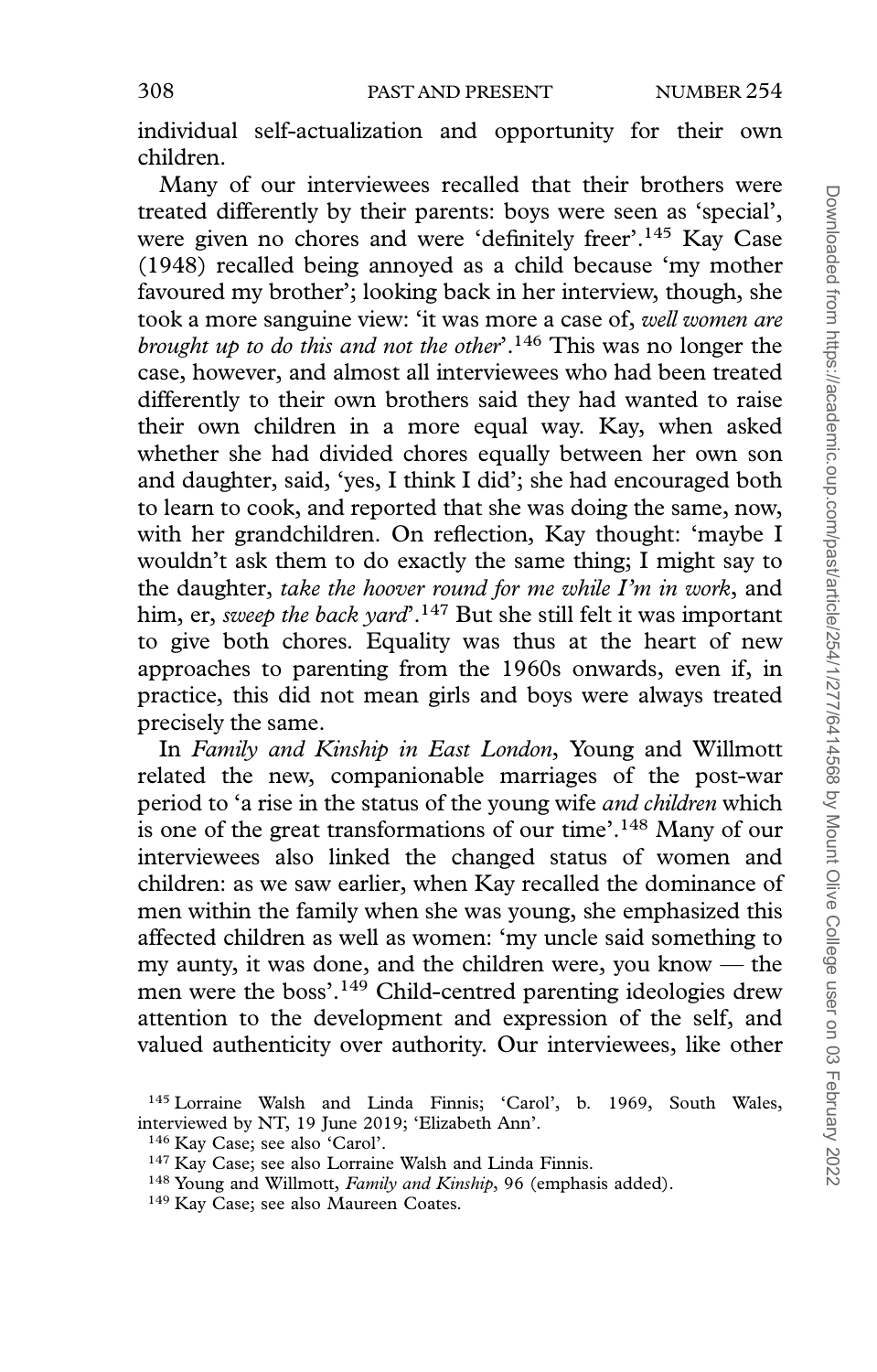working-class women around the country, adopted these 'modern' practices, often in conscious opposition to those of their own parents, from the late 1950s onwards. Here, again, discourses of 'modernity' overdetermined the construction of life stories. These modes of parenting were not feminist in inspiration — indeed, they were critiqued by second-wave feminists — but they could, nevertheless, by placing emphasis on the individual's right to autonomy and self-fulfilment, advance the cause of gender equality.

V

Rita Wakefield (1943) thought her generation 'was just really there to be married, and bring children up', saying of her daughters (born in 1962 and 1964),'I look at them and I envy 'em, that — that they've got a lot more in life than what I've got out of it'.150 It is important to stress that on many measures, including wages and time spent on domestic labour, women were in 2018 (when Rita was interviewed) profoundly unequal; sexism, misogyny and violence against women remained and remain profound problems in British society. However, Rita pointed to the importance of a new discourse of gender equality that did result in real gains for women after the 1950s. We argue that this shift in women's roles — and women's understanding of feminine selfhood — was inextricably linked to a new vernacular discourse of gender equality, which working-class women in Britain constructed gradually from the late 1950s onwards. This discourse insisted that, even if women took primary responsibility for home and children, they had the right to be seen as equal with men; to have a voice, autonomy, individuality and respect. It linked, or even elided, the question of rights for women with that of rights for children: equality for women formed just one part of a much broader discourse of equality for all. Women whose own opportunities had been limited wanted their daughters to have more. In  $Me$ ,  $Me$ ,  $Me$ ?, Jon Lawrence describes the claims working-class women made in the 1970s and 1980s for greater autonomy, independence and selfactualization as a new 'vernacular feminism', but though some of the women he cites explicitly referenced 'women's lib', many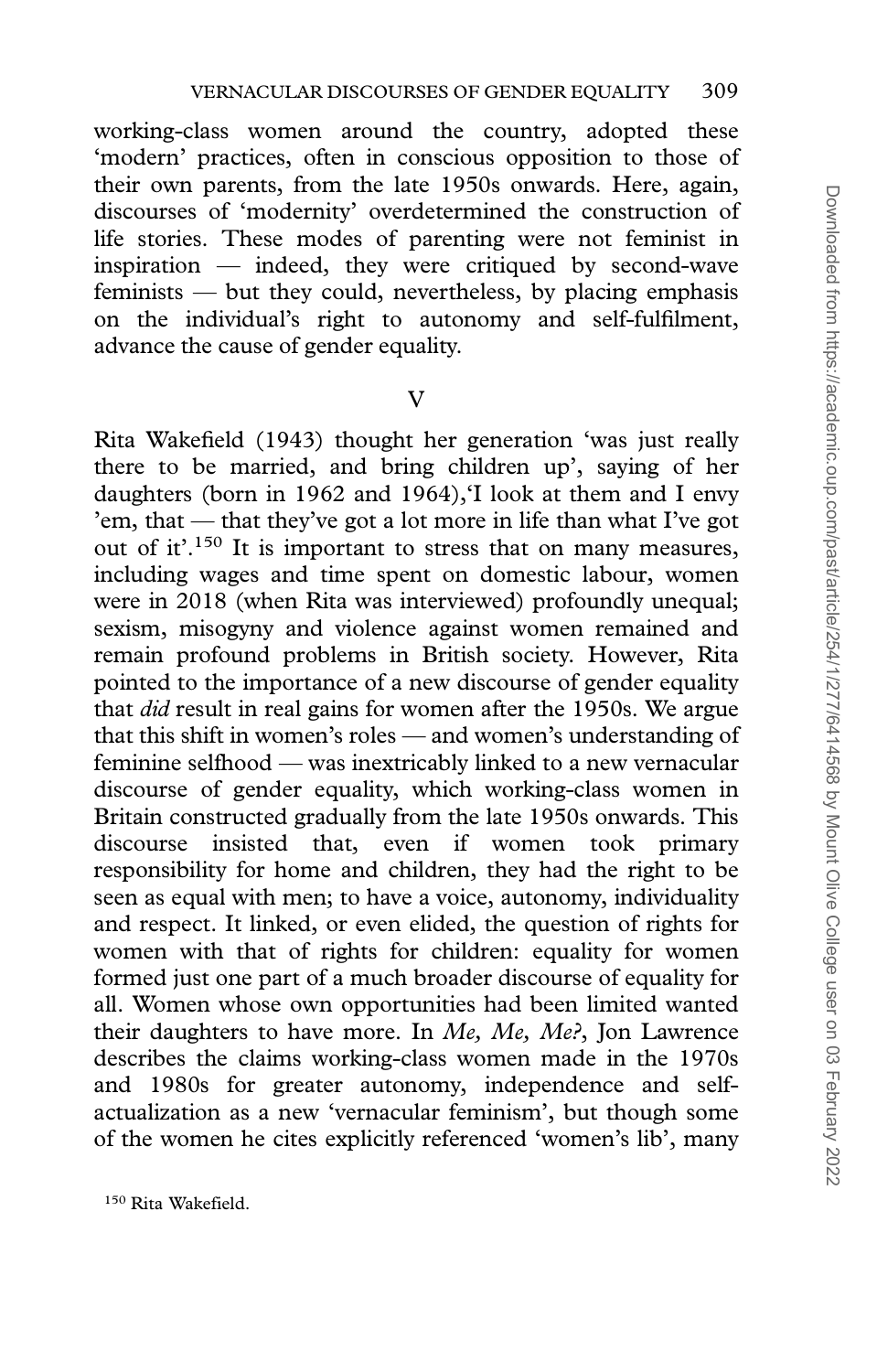others did not use that term.<sup>151</sup> Post-1968 feminism did have a profound impact on British society; however, we should not trace every shift in ideas about gender equality back to 'feminism'. This is why we refer to a vernacular discourse of gender equality, and not of feminism.

Many scholars have suggested that working-class women's refusals and disavowals of 'feminism' are the result of classcultural difference: working-class women felt 'unseen' by feminist demands and were put off by a feminist habitus shaped by mainly middle-class protagonists.<sup>152</sup> There is some truth in this; but we also argue that in working-class women's disavowals of 'feminism' we can see an alternative value system, interesting in its own right. The divergences between post-1968 feminist ideology and the vernacular discourse of gender equality we have traced in this article result from the fact that working-class women drew on alternative sources in fashioning their understanding of gender equality. Rather than seeing secondwave feminism as representing the decisive moment of radical rupture for women in Britain after 1945, the shifts we discuss in this article both predated and outlasted the moment of the women's liberation movement. The development of this new vernacular discourse of gender equality was gradual, but it can clearly be perceived from at least the late 1950s. In developing this discourse and enacting their ideas in their own lives, working-class women constructed a new understanding of female selfhood centred around autonomy, individuality and equality. Scholarship on changing forms of selfhood in modern Britain has usually focused on the highly educated or on political radicals; but, in fact, the development of new forms of selfhood emphasizing women's autonomy and individuality was bottomup as much as it was top-down: not the result of a vanguardist movement so much as a popular front.<sup>153</sup>

In a recent review article, Josie McLellan despaired that, in Europe, women's and gender history as a field 'has largely set questions of causality to one side'.154 Any account of the causes

<sup>&</sup>lt;sup>151</sup> Jon Lawrence, Me, Me, Me? The Search for Community in Post-War England (Oxford, 2019), 167, 171–2, 225.

<sup>152</sup> Skeggs, Formations.

<sup>&</sup>lt;sup>153</sup> Hughes, *Young Lives*, and Abrams, 'Mothers and Daughters' both focus on the highly educated and/or political radicals.

<sup>&</sup>lt;sup>154</sup> Josie McLellan, 'The Problem of Women in Post-War Europe', English Historical Review, cxxx (2015).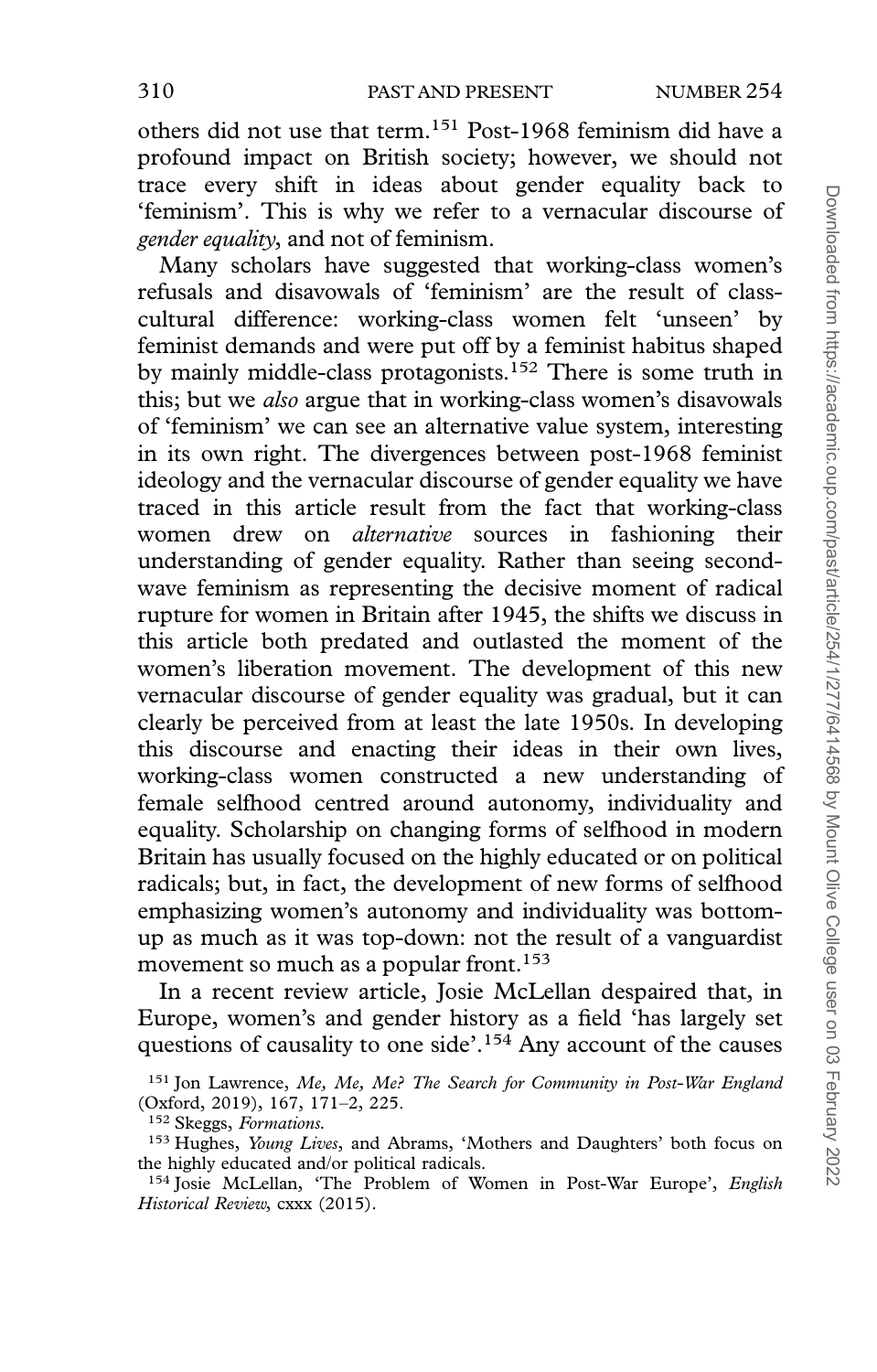of the development of this vernacular discourse of gender equality must pay attention to structural change: the greater prosperity and security that most working-class people had in the era of full employment, expanding paid labour for women, and the welfare state produced the necessary conditions within which this vernacular discourse of gender equality could develop and thrive. But an explanation of the growing belief in gender equality also requires that we understand the creative use individual women made of the ideas and frameworks they found in the culture around them to make sense of their lives. Our oral history sources allow us to analyse the discourses women drew on and deployed to construct new forms of selfhood underlining the rights and the individuality of all. In this article, we have focused on several key discourses which left a mark on women's testimonies. The growing emphasis on democracy from the midcentury and the rhetoric of the 'People's War' and the 'People's Peace' created a context which emphasized the well-being of the entire population.<sup>155</sup> The expansion of the welfare state and education, and the implementation of equal pay and opportunities legislation offered tacit support for women's rights as individuals.156 Many of our interviewees drew on languages of individual rights that circulated in different ways in post-war politics; some took inspiration from socialism and trade unionism, and many deployed the idea of equality of opportunity. Models of companionate marriage and progressive parenting prioritized individual autonomy and self-fulfilment, both of which were promoted by the new prominence of the psysciences in these years. Finally, framing many of our interviewees' testimonies was the paradigm of modernity: new models of wifehood and motherhood were contrasted with the 'traditional' lives of many interviewees' mothers. And work was often framed as important, not only for the material gains it gave women, but also because it marked them as 'modern'. 'Modern' womanhood meant being an autonomous individual, and the desire to construct themselves as 'modern' itself became a motor

<sup>155</sup> D. L. LeMahieu, A Culture for Democracy: Mass Communication and the Cultivated Mind in Britain between the Wars (Oxford, 1988); Angus Calder, The People's War: Britain 1939–1945 (London, 1969), Mandler, Crisis of the Meritocracy.

<sup>&</sup>lt;sup>156</sup> See Carolyn Steedman, Landscape for a Good Woman (London, 1986), 121-2; Elizabeth Wilson, Women and the Welfare State (London, 1977), 35 ff.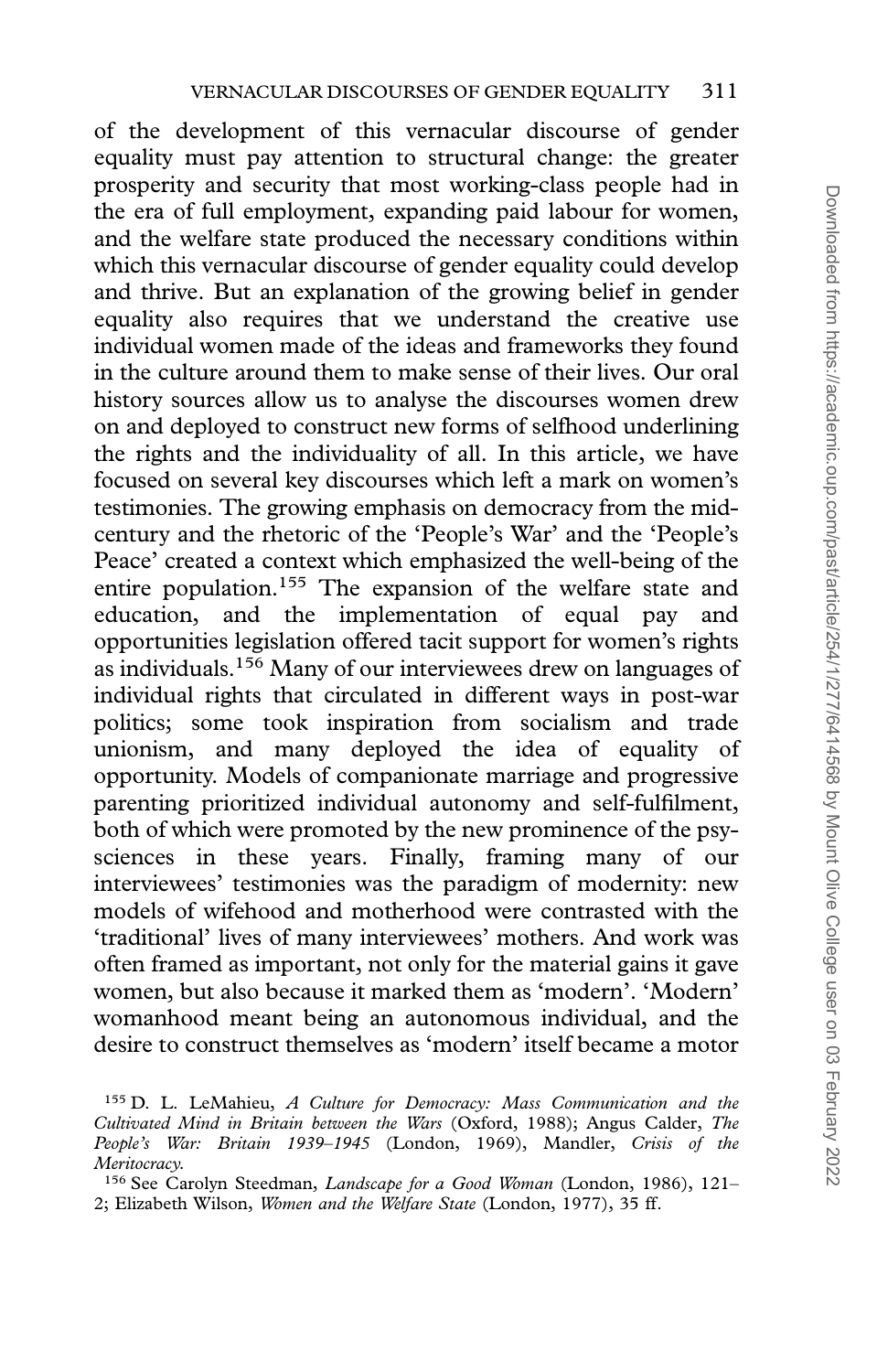of change in women's lives. It was these discourses (rather than post-1968 feminism) that working-class women used — and repurposed — from the late 1950s to constitute themselves as agents in a new way.

Our research suggests that across the three nations of Great Britain, working-class women came to similar conclusions about women's equality and individuality in the years after 1945. Similar trends in economics and social policy were also seen in other Western European and Anglosphere nations in what came to be known in France as the trentes glorieuses, continuing into the era of globalization and deindustrialization; likewise, historians have pointed to similar shifts in modes of selfhood.<sup>157</sup> Alice Kessler-Harris has written in the American context of 'the desire of many women to locate themselves in the polity as individuals rather than as family members' by 1970.<sup>158</sup> In her 2006 memoir, French writer Annie Ernaux wrote that her generation 'looked upon their [children's] autonomy and independence with surprise and satisfaction, as something that had been won over several generations'.159 And Caroline Rusterholz's research on lower-middle-class and working-class women in two contrasting Swiss cities in the period 1955–1970 suggests that women retained a strong commitment to motherhood and family, but insisted on the importance of giving their children more opportunities, and on their own right to enter the workforce.<sup>160</sup> Our case study of working-class women in Great Britain is likely, therefore, to have broader resonance for studies of other Western European and Anglosphere nations. We have argued in this article that we must attend to the vernacular discourse of gender equality that working-class women in Britain constructed in the decades after the 1950s, because without this we cannot fully understand women's changing role in society in this period. This new discourse allowed women to claim equality with men, but, perhaps more

<sup>160</sup> Caroline Rusterholz, 'Du baby boom au baby bust: Les mutations de la parentalité saisies par l'histoire orale' (University of Fribourg Ph.D. thesis, 2014).

 $157$  See, for example, the essays in Joanna Regulska and Bonnie G. Smith (eds.), Women and Gender in Postwar Europe: From Cold War to European Union (Abingdon, 2012), and the 'Women, Work and Value in Post-War Europe' special issue of Contemporary European History, xxviii (2019).

<sup>&</sup>lt;sup>158</sup> Alice Kessler-Harris, In Pursuit of Equality: Women, Men, and the Quest for Economic Citizenship in 20th Century America (New York, 2001), 241.

<sup>&</sup>lt;sup>159</sup> Annie Ernaux, *The Years* (London, 2018), 143.